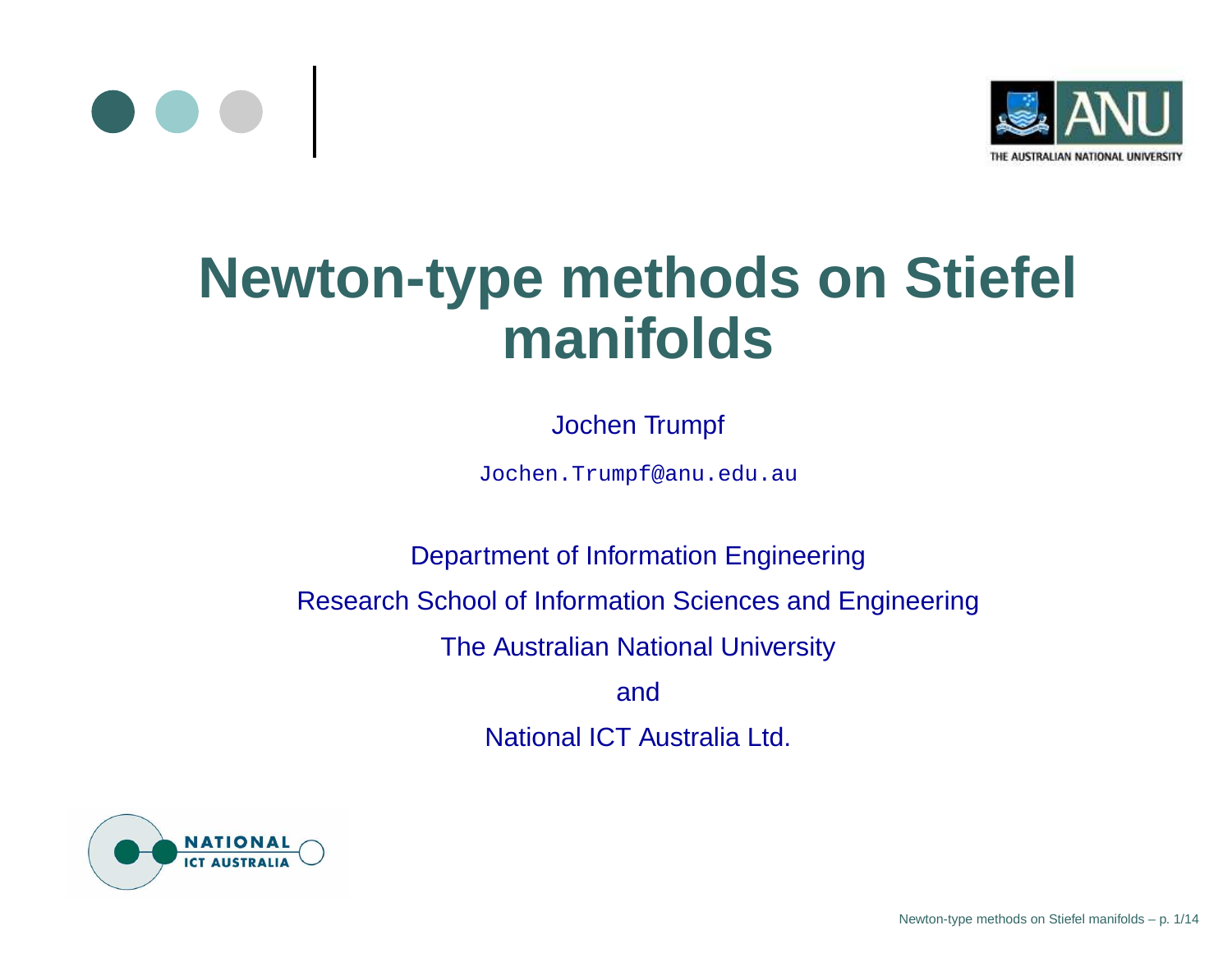



## **the Rayleigh quotient**

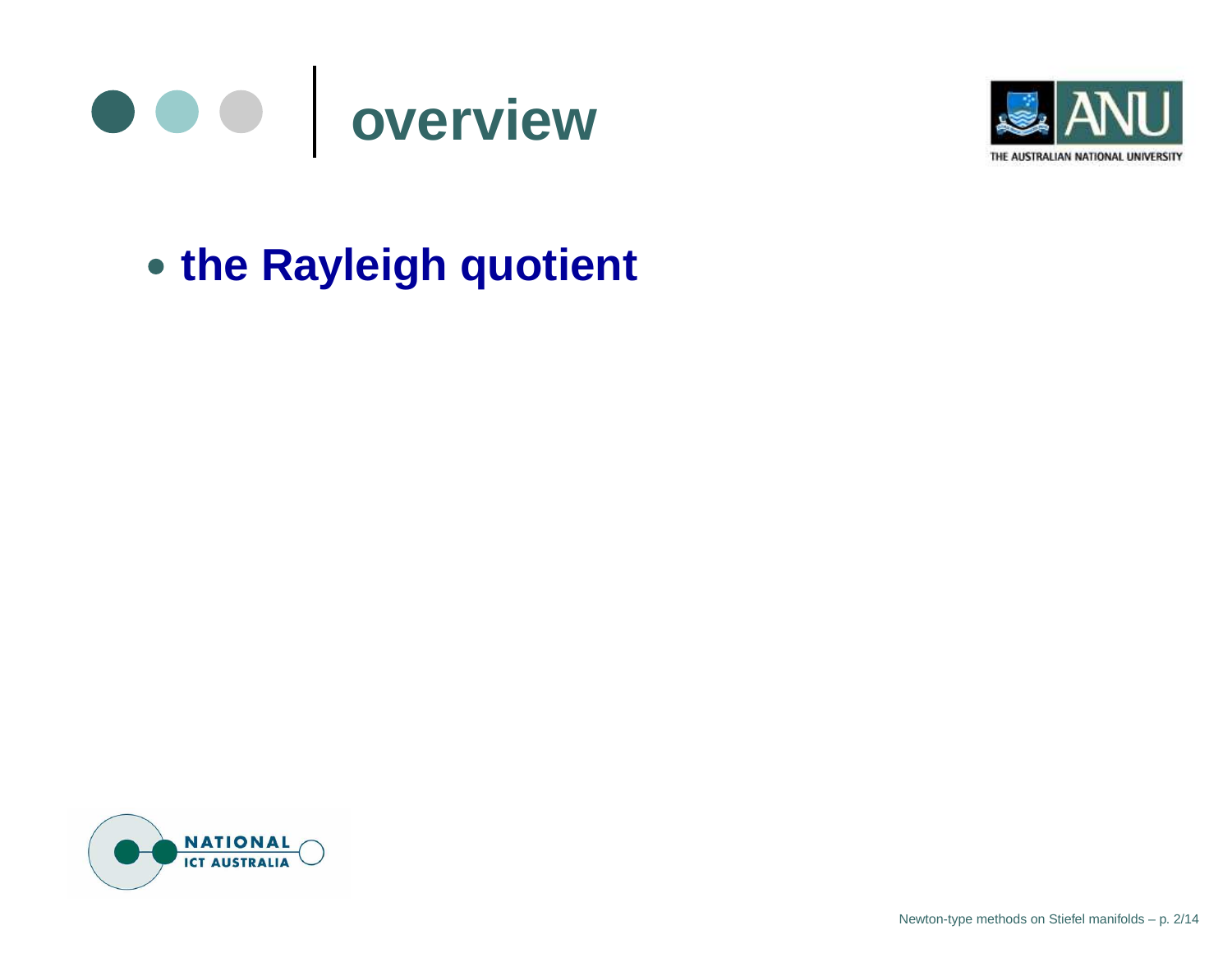



- **the Rayleigh quotient**
- **the Newton iteration**

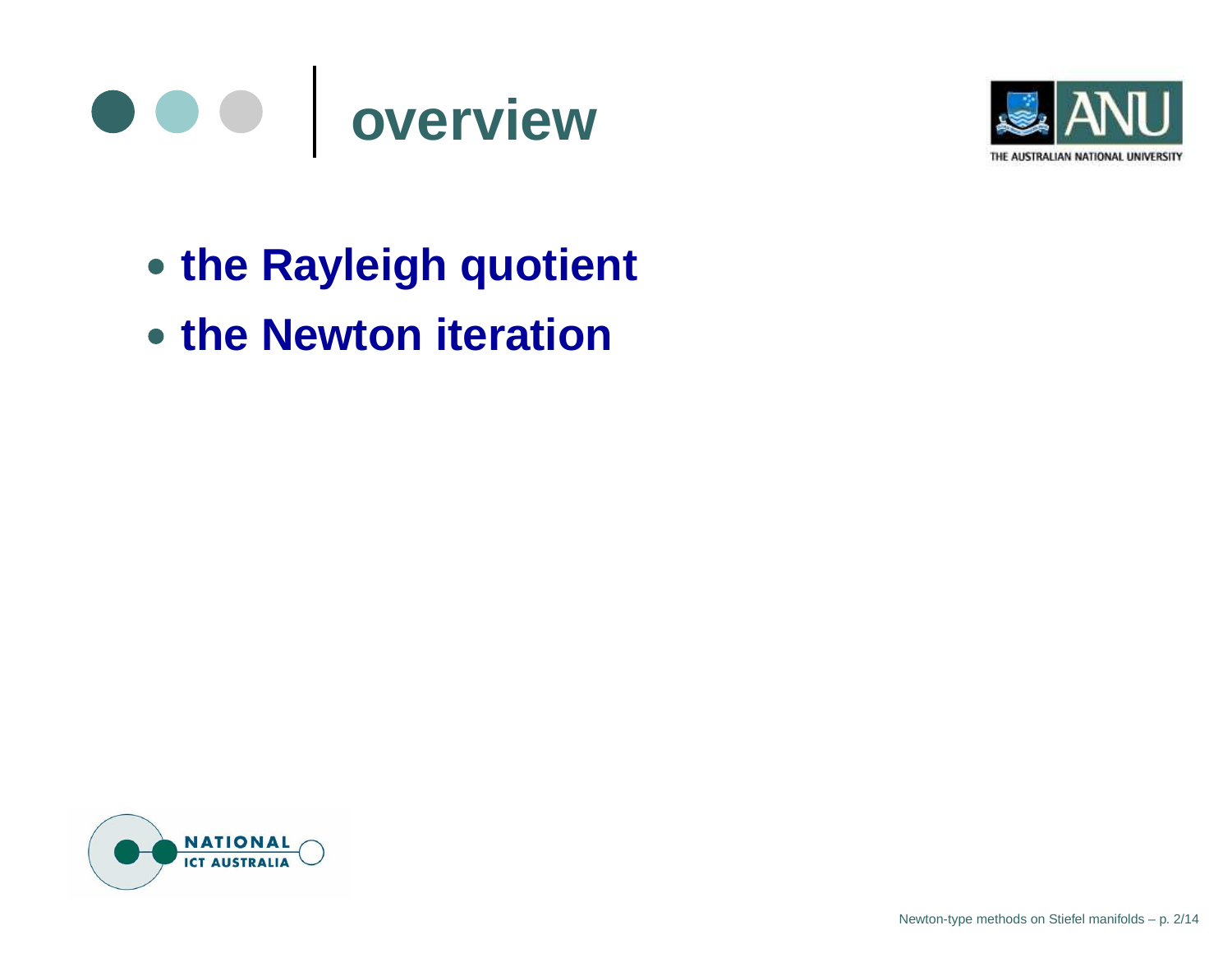



- **the Rayleigh quotient**
- **the Newton iteration**
- **tangent spaces and curves**

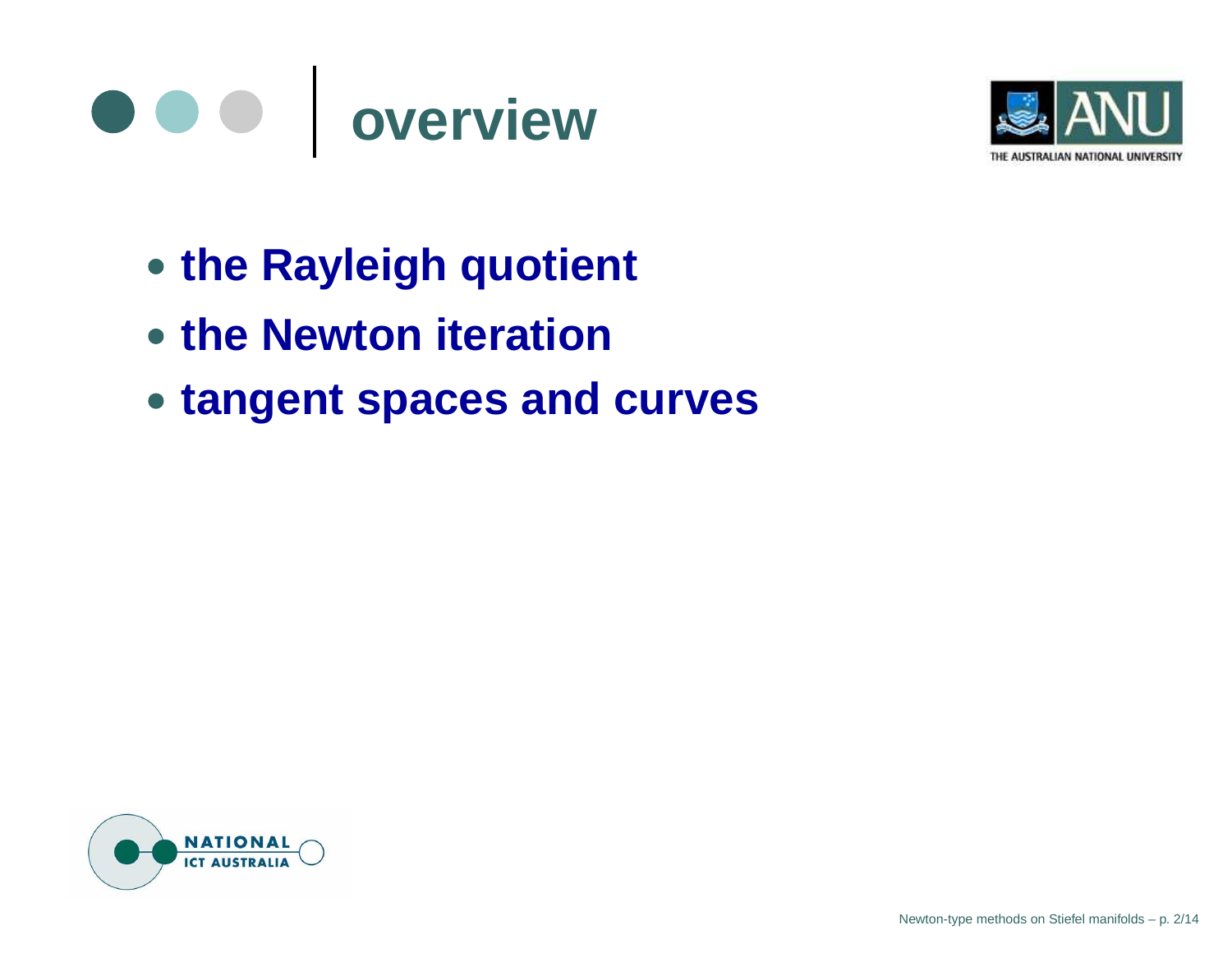



- **the Rayleigh quotient**
- **the Newton iteration**
- **tangent spaces and curves**
- **the algorithm**

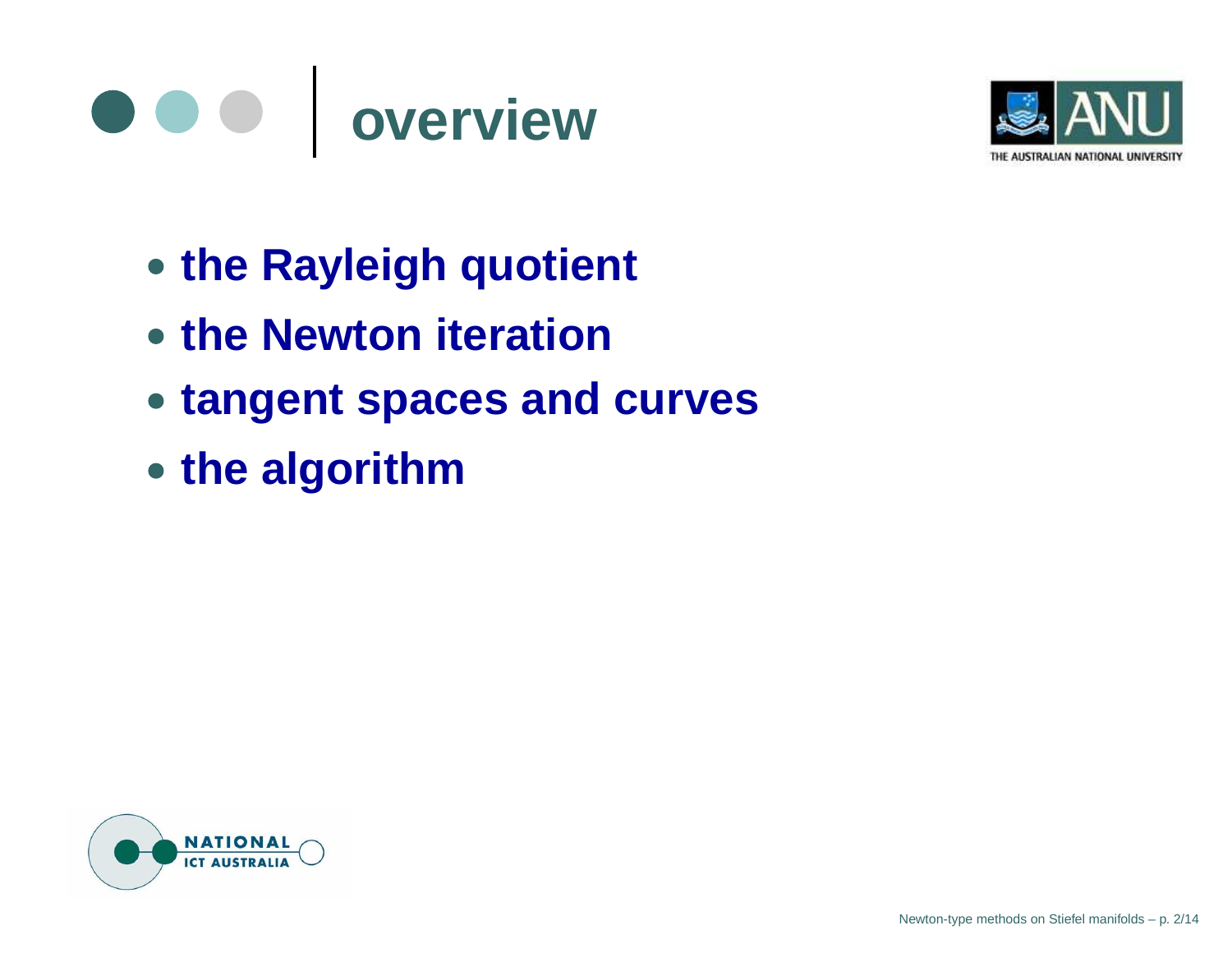#### $\bullet\bullet\bullet$ **overview**



- **the Rayleigh quotient**
- **the Newton iteration**
- **tangent spaces and curves**
- **the algorithm**
- **generalisation**

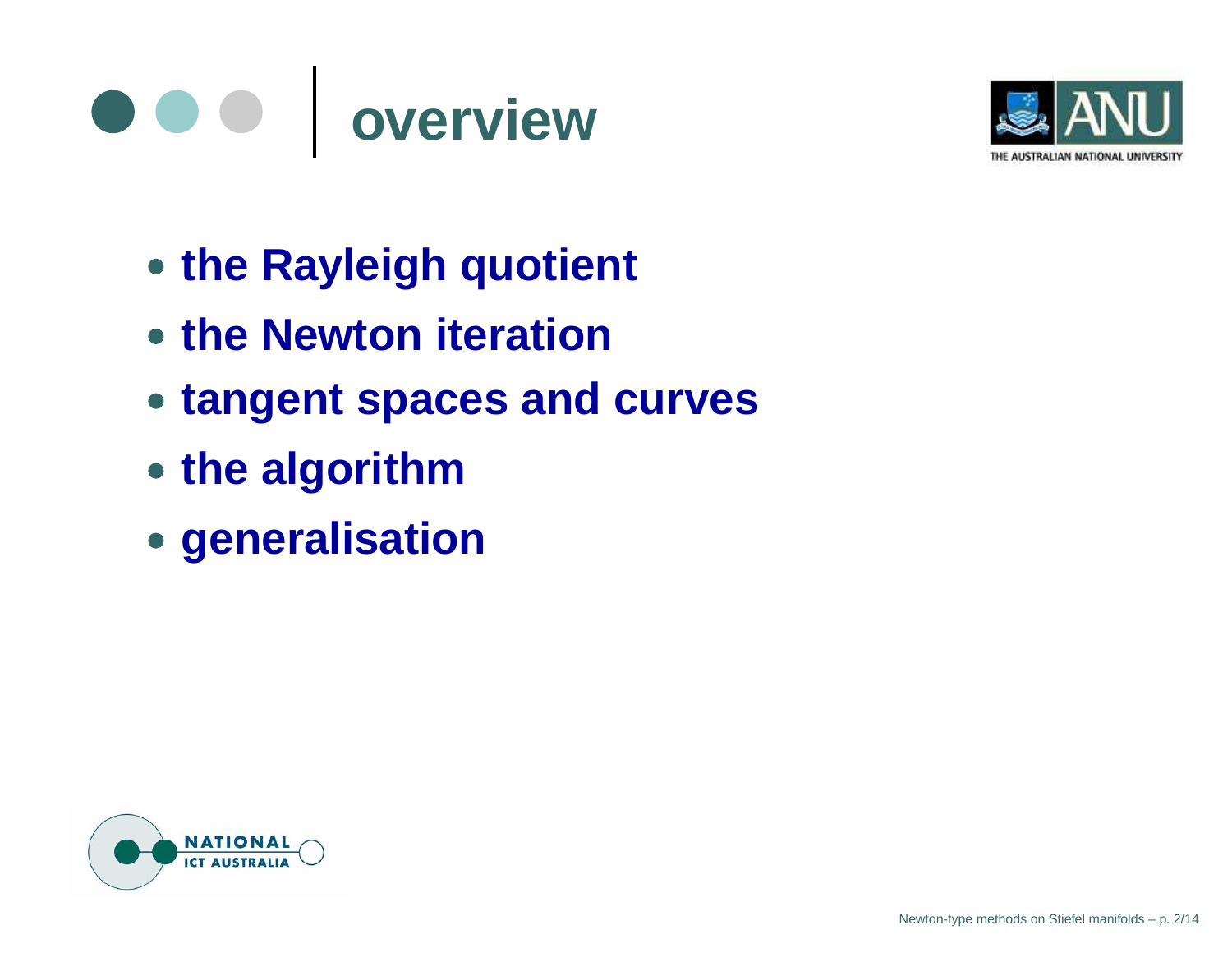#### $\bullet\bullet\bullet$ **overview**



- **the Rayleigh quotient**
- **the Newton iteration**
- **tangent spaces and curves**
- **the algorithm**
- **generalisation**

joint work with K. Hüper

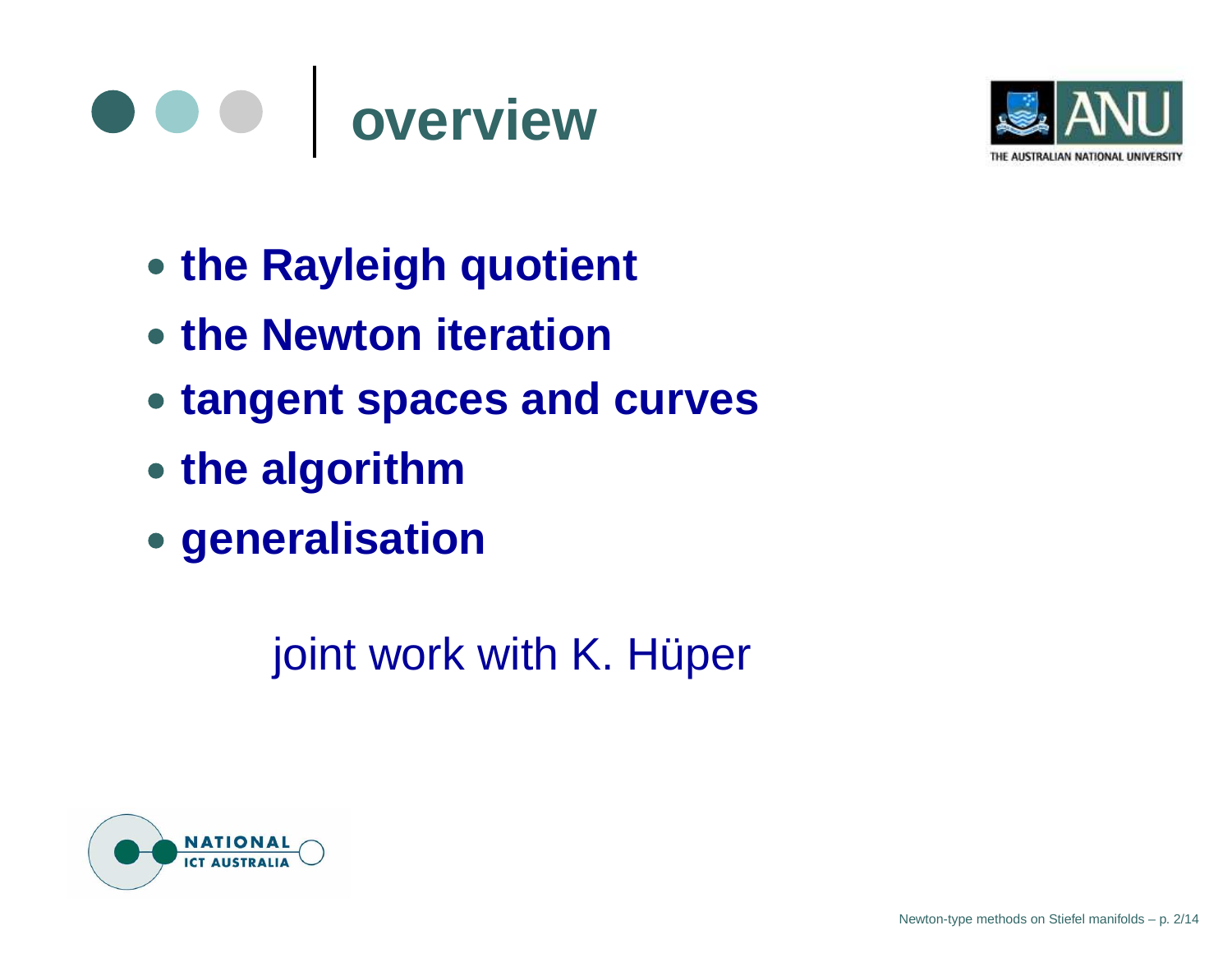



### Let  $A \in \mathbb{R}^{n \times n}$  be symmetric with pairwise distinct **eigenvalues. Consider the Rayleigh quotient**

$$
\rho_A : \mathbb{R}^n \setminus \{0\} \longrightarrow \mathbb{R}, \ x \mapsto \frac{x^\top A x}{x^\top x}
$$



Newton-type methods on Stiefel manifolds – p. 3/14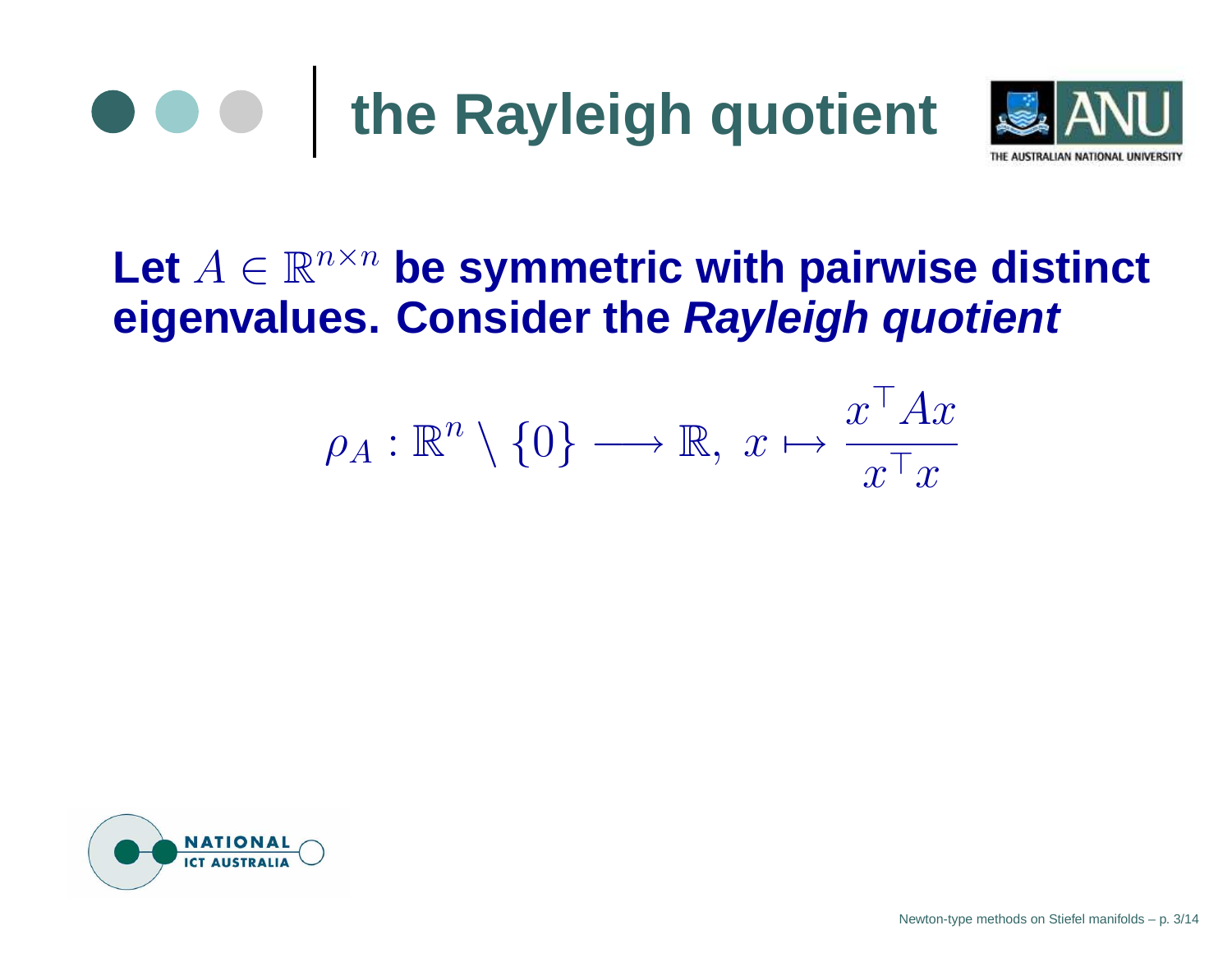



### Let  $A \in \mathbb{R}^{n \times n}$  be symmetric with pairwise distinct **eigenvalues. Consider the Rayleigh quotient**

$$
\rho_A : \mathbb{R}^n \setminus \{0\} \longrightarrow \mathbb{R}, \ x \mapsto \frac{x^\top A x}{x^\top x}
$$

#### **whose maximum is the maximal eigenvalue of** A **with <sup>a</sup> maximal argument being <sup>a</sup> corresponding eigenvector.**

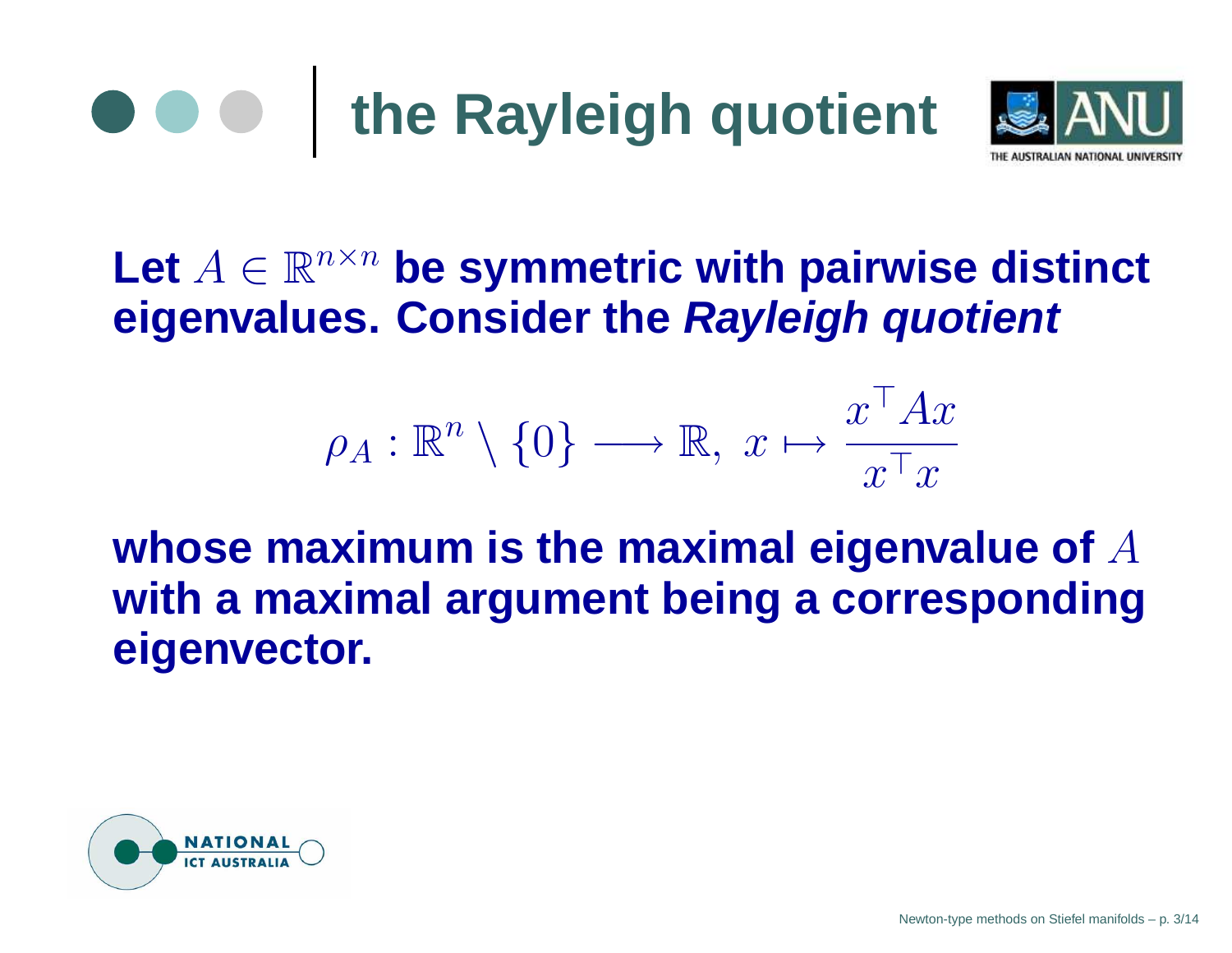



### Let  $A \in \mathbb{R}^{n \times n}$  be symmetric with pairwise distinct **eigenvalues. Consider the Rayleigh quotient**

$$
\rho_A : \mathbb{R}^n \setminus \{0\} \longrightarrow \mathbb{R}, \ x \mapsto \frac{x^\top A x}{x^\top x}
$$

**whose maximum is the maximal eigenvalue of** A **with <sup>a</sup> maximal argument being <sup>a</sup> corresponding eigenvector. For normed eigenvectors:**

$$
\rho_A: S^{n-1} \longrightarrow \mathbb{R}, \ x \mapsto x^\top A x
$$

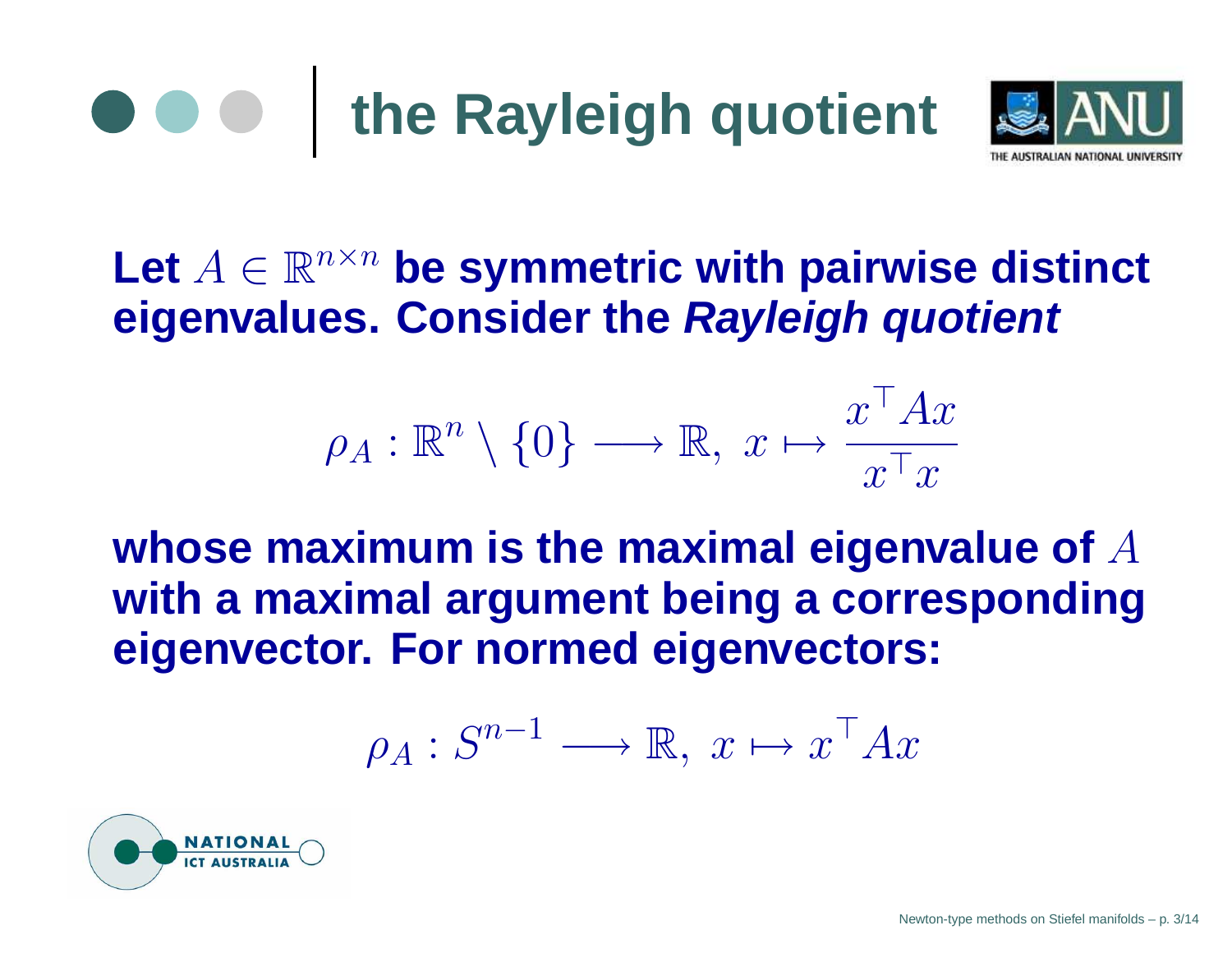# **the Newton iteration**



#### **In each step the Newton iteration**

 $x_{k+1} = x_k - {\text{Hess } f(x_k)}^{-1} \text{ grad } f(x_k), \quad x_0 \in \mathbb{R}^n$ 

## **makes <sup>a</sup> length** 1 **step into the search direction** h**, where**

$$
\text{Hess}\, f(x_k) \cdot h = \text{grad}\, f(x_k).
$$

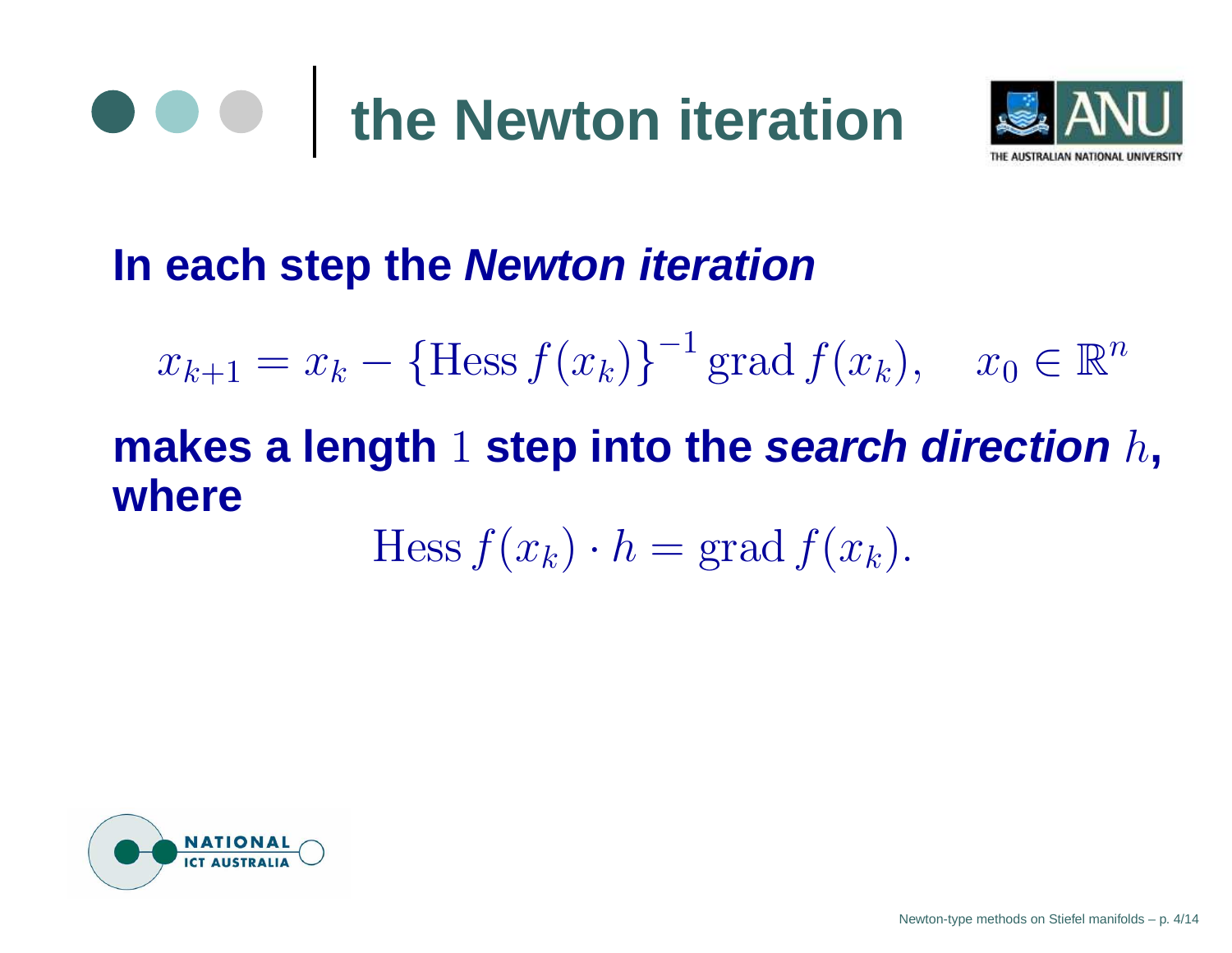

#### **In each step the Newton iteration**

$$
x_{k+1} = x_k - {\text{Hess } f(x_k)}^{-1} \text{ grad } f(x_k), \quad x_0 \in \mathbb{R}^n
$$

#### **makes <sup>a</sup> length** 1 **step into the search direction** h**, where**

$$
\mathrm{Hess}\, f(x_k) \cdot h = \mathrm{grad}\, f(x_k).
$$

The direction  $h$  lies in the tangent space at  $x_k$  and **moving in that direction means following <sup>a</sup> curve (straight line) in that direction.**

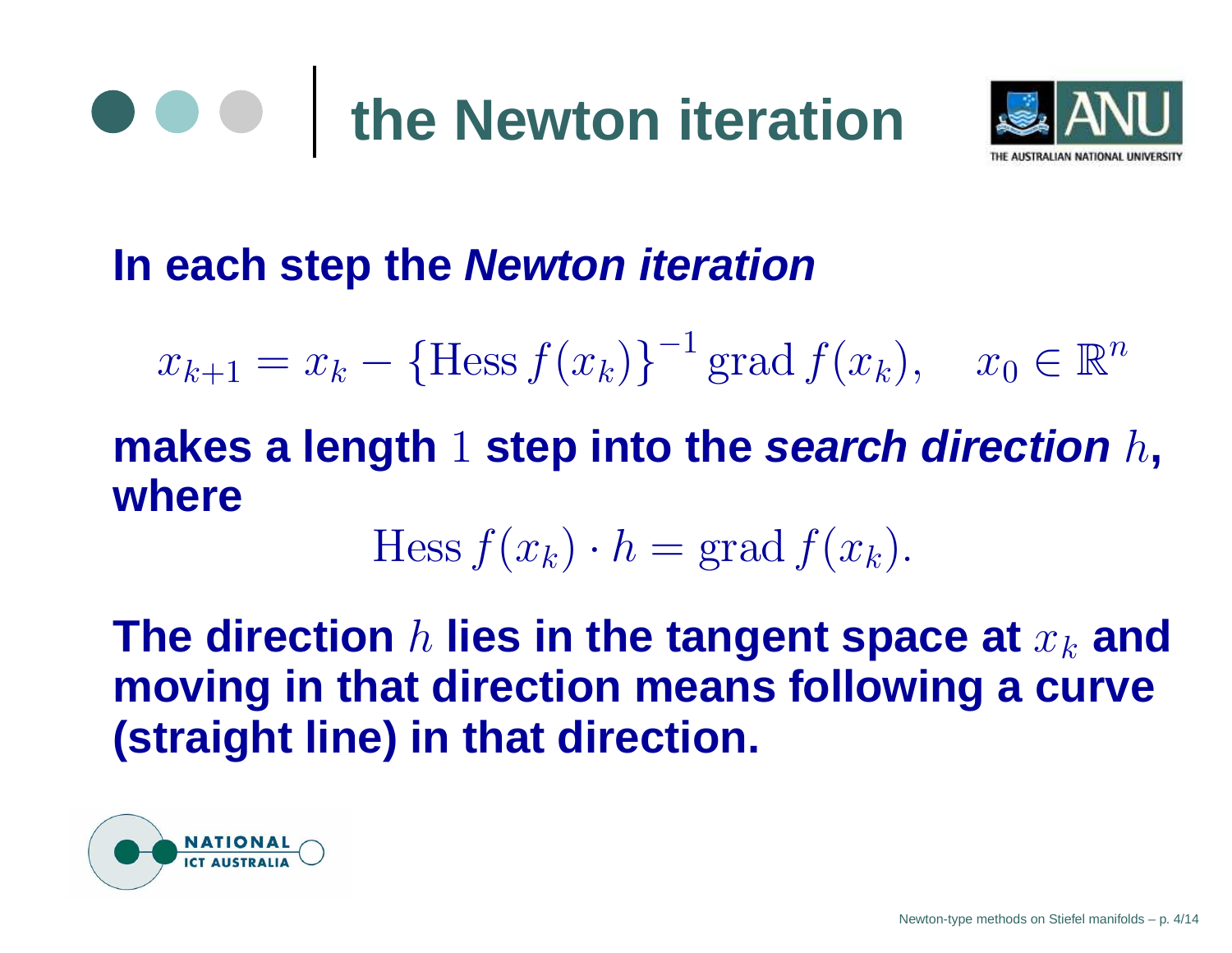



**Consider the Lie group action**

$$
\phi: \mathrm{SO}_n \times S^{n-1} \longrightarrow S^{n-1}, \ (Q, x) \mapsto Q \cdot x
$$

**which is transitive but not free.**

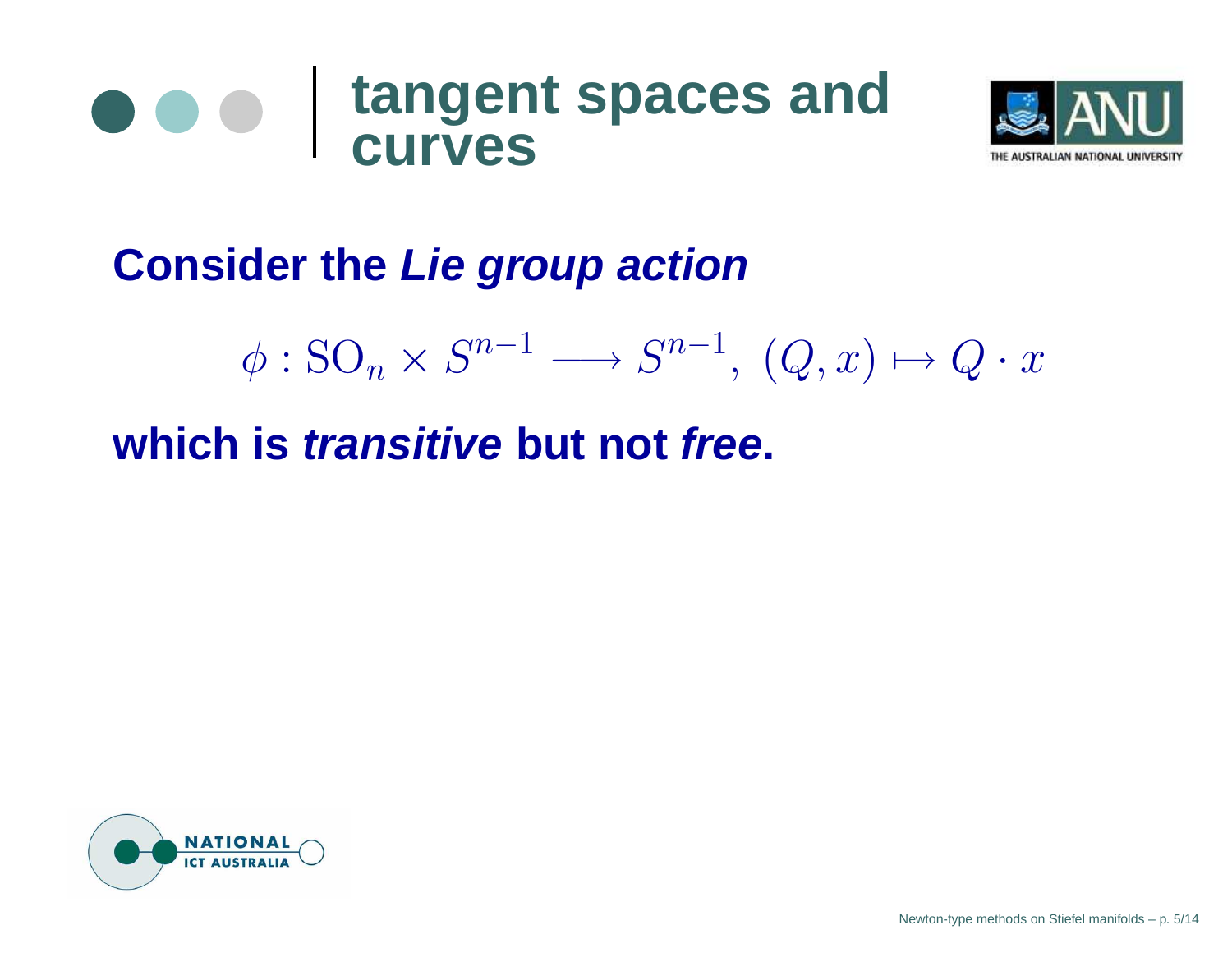



**Consider the Lie group action**

 $\phi : SO_n \times S^{n-1} \longrightarrow S^{n-1}, (Q, x) \mapsto Q \cdot x$ 

**which is transitive but not free.**

**A model for the tangent space is <sup>a</sup> complement to the tangent space of the stabiliser subgroup. One parameter subgroups give rise to curves.**

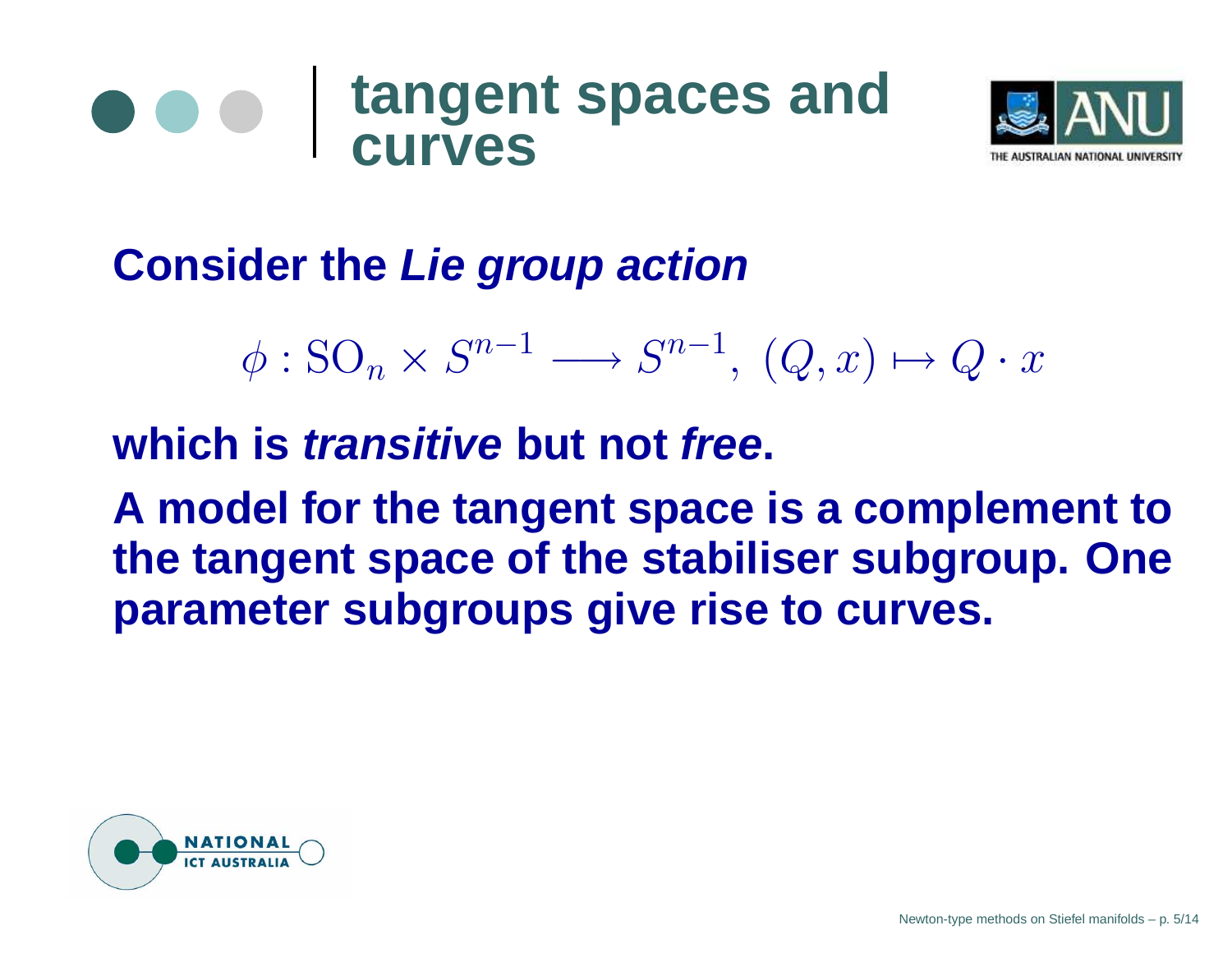



**Consider the Lie group action**

 $\phi : SO_n \times S^{n-1} \longrightarrow S^{n-1}, (Q, x) \mapsto Q \cdot x$ 

**which is transitive but not free.**

**A model for the tangent space is <sup>a</sup> complement to the tangent space of the stabiliser subgroup. One parameter subgroups give rise to curves.**

$$
Q \cdot \mathbf{e}_1 \mapsto Q \exp \begin{pmatrix} 0 & -\alpha h^\top \\ \alpha h & 0 \end{pmatrix} \cdot \mathbf{e}_1
$$

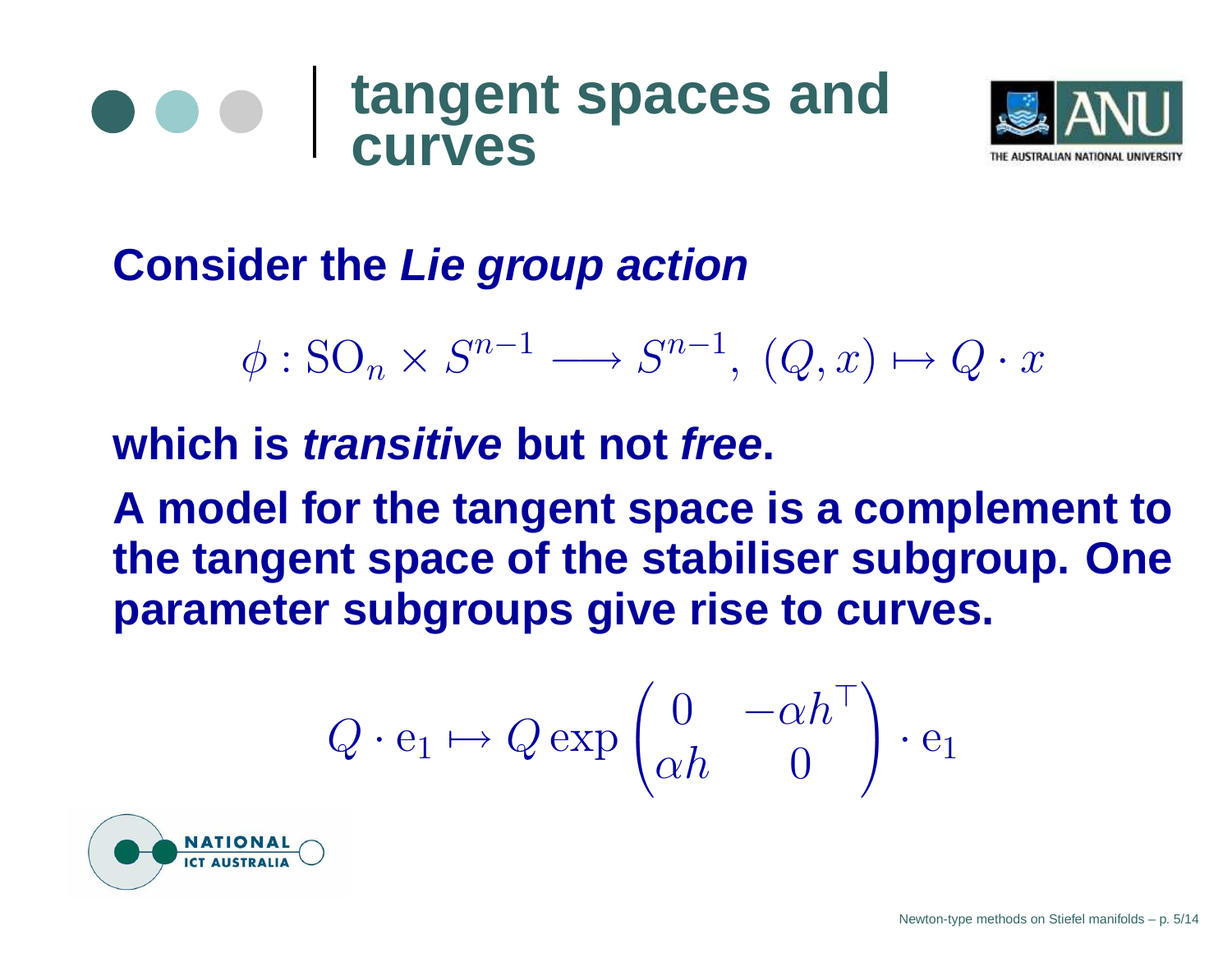



#### **We can think of**

$$
\mu_Q : \mathbb{R}^{n-1} \longrightarrow S^{n-1}, \ h \mapsto Q \exp \begin{pmatrix} 0 & -h^{\top} \\ h & 0 \end{pmatrix} \cdot e_1
$$

**as** a local parametrisation of  $S^{n-1}$  around  $x=Q\cdot {\rm e}_1$ .

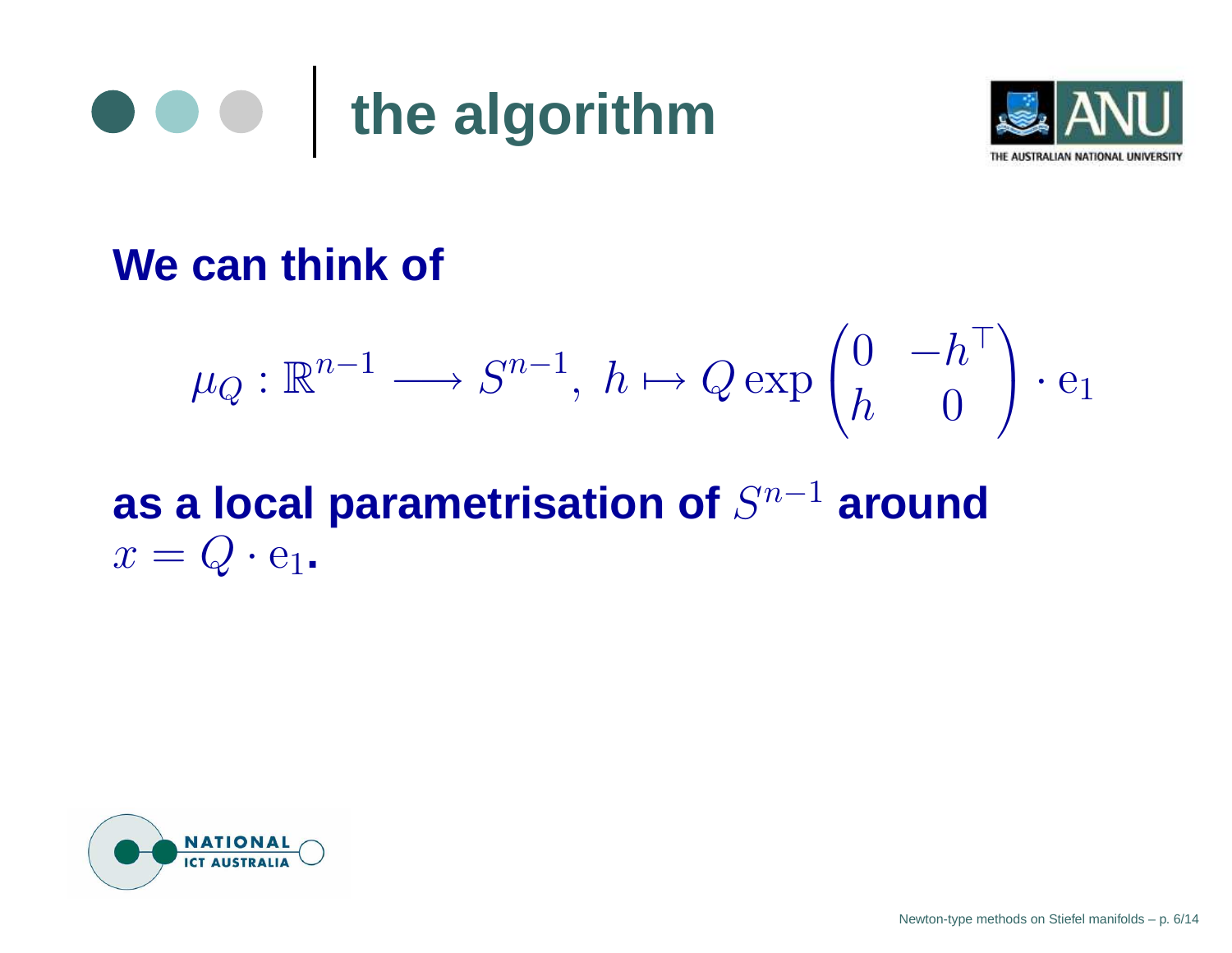



#### **We can think of**

$$
\mu_Q : \mathbb{R}^{n-1} \longrightarrow S^{n-1}, \ h \mapsto Q \exp \begin{pmatrix} 0 & -h^{\top} \\ h & 0 \end{pmatrix} \cdot e_1
$$

**as** a local parametrisation of  $S^{n-1}$  around  $x=Q\cdot {\rm e}_1$ .

#### **Problem: ambiguity in** Q **could lead to**

$$
Q \exp \begin{pmatrix} 0 & -h_1^{\top} \\ h_1 & 0 \end{pmatrix} \cdots \exp \begin{pmatrix} 0 & -h_k^{\top} \\ h_k & 0 \end{pmatrix} \cdot e_1 = Q \cdot e_1
$$

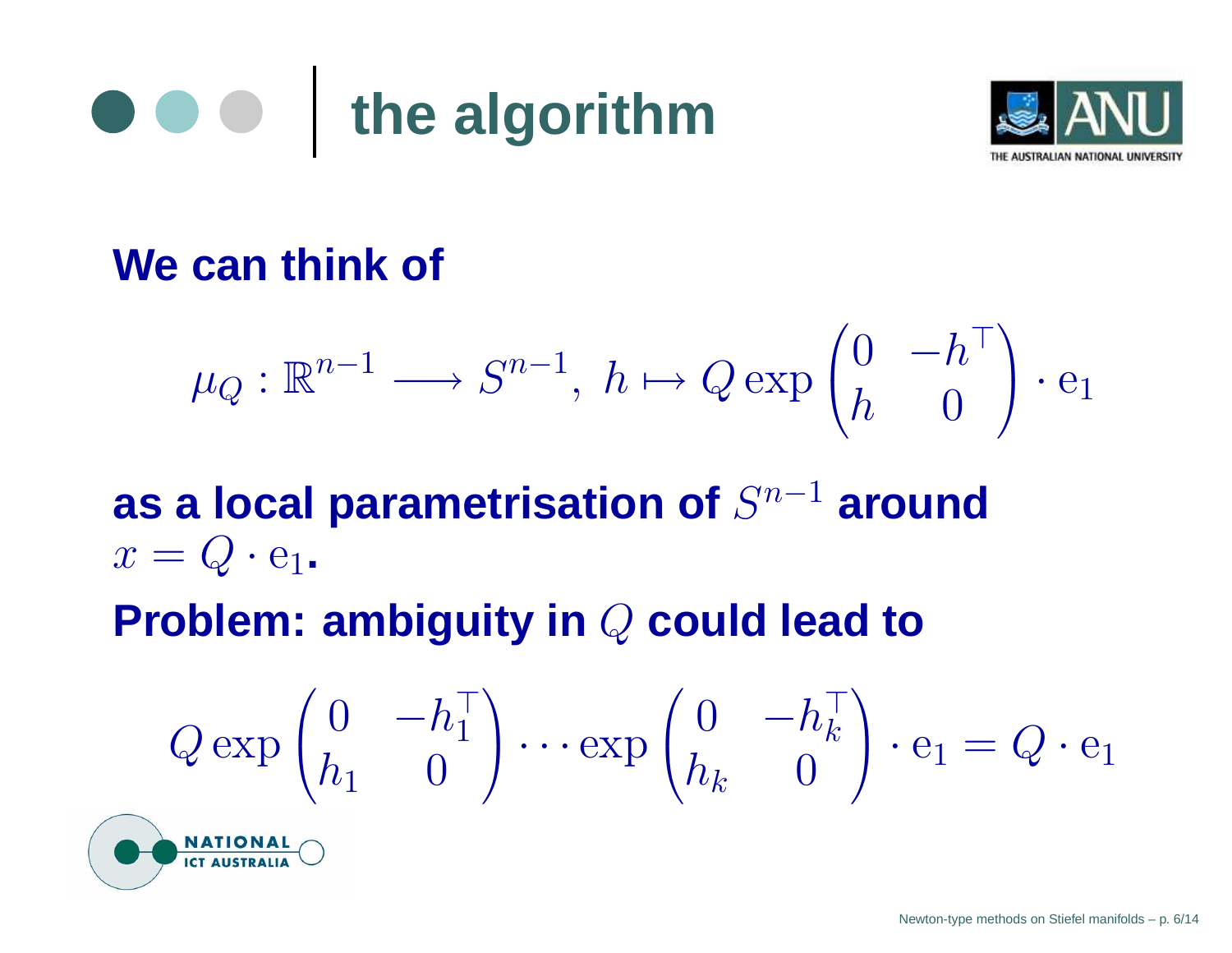



#### **Solution: respective parametrisations differ only by an affine transformation and Newton is affine invariant!**

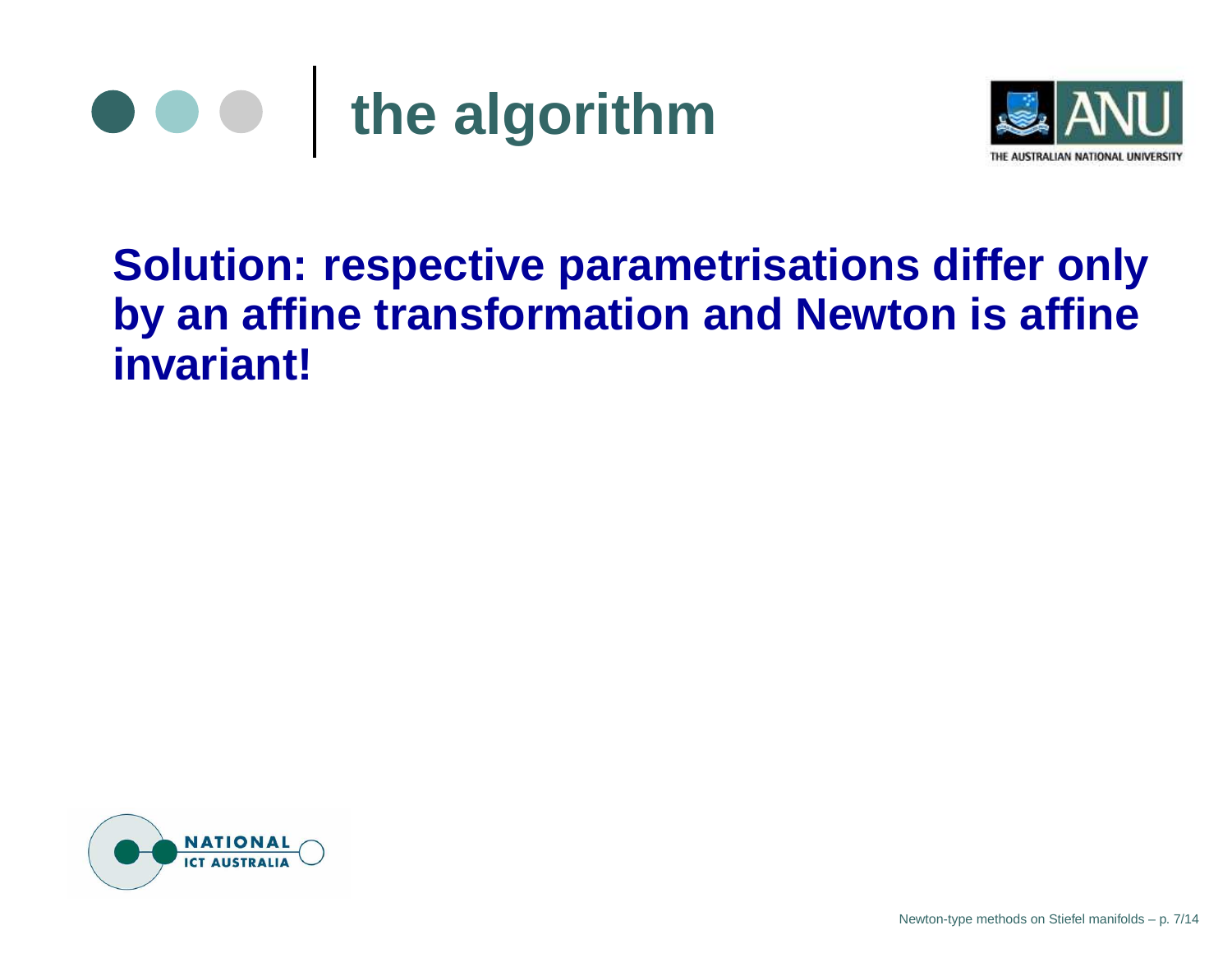



**Solution: respective parametrisations differ only by an affine transformation and Newton is affine invariant!**

**Step 0: Choose**  $Q_0 \in \text{SO}_n$  ( $x_0 = Q_0 \cdot e_1 \in S^{n-1}$ ) **Step 1: Compute direction**  $h_k = -Nf \circ \mu_{Q_k}(0)$ **Step 2: Move to**  $x_{k+1} = Q_{k+1} \cdot e_1$ , where

$$
Q_{k+1} = Q_k \exp \begin{pmatrix} 0 & -h_k^\top \\ h_k & 0 \end{pmatrix}
$$

#### **Step 3: Loop**

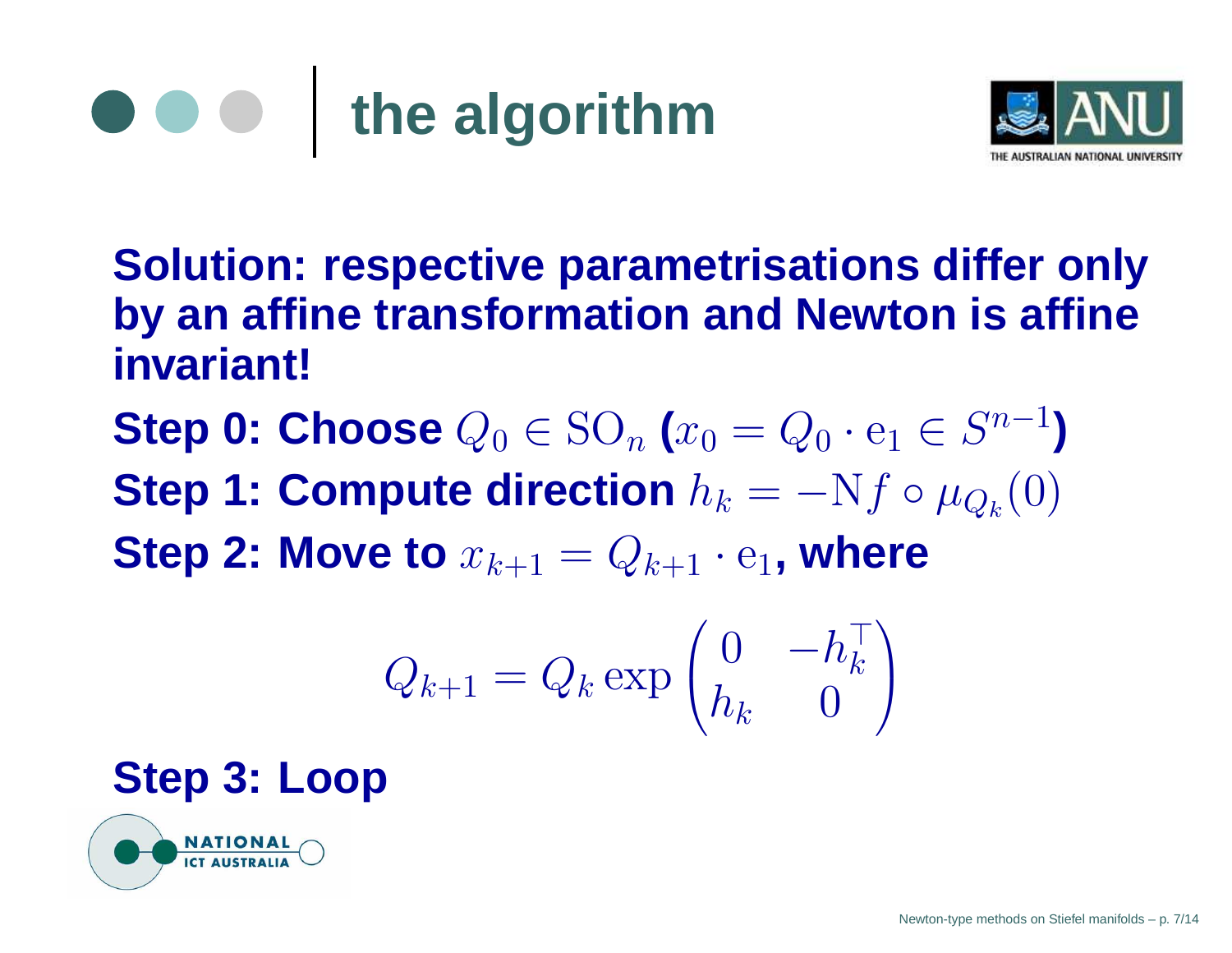



## **The algorithm is locally quadratic convergent to nondegenerate critical points of the Rayleigh quotient on**  $S^{n-1}$ .

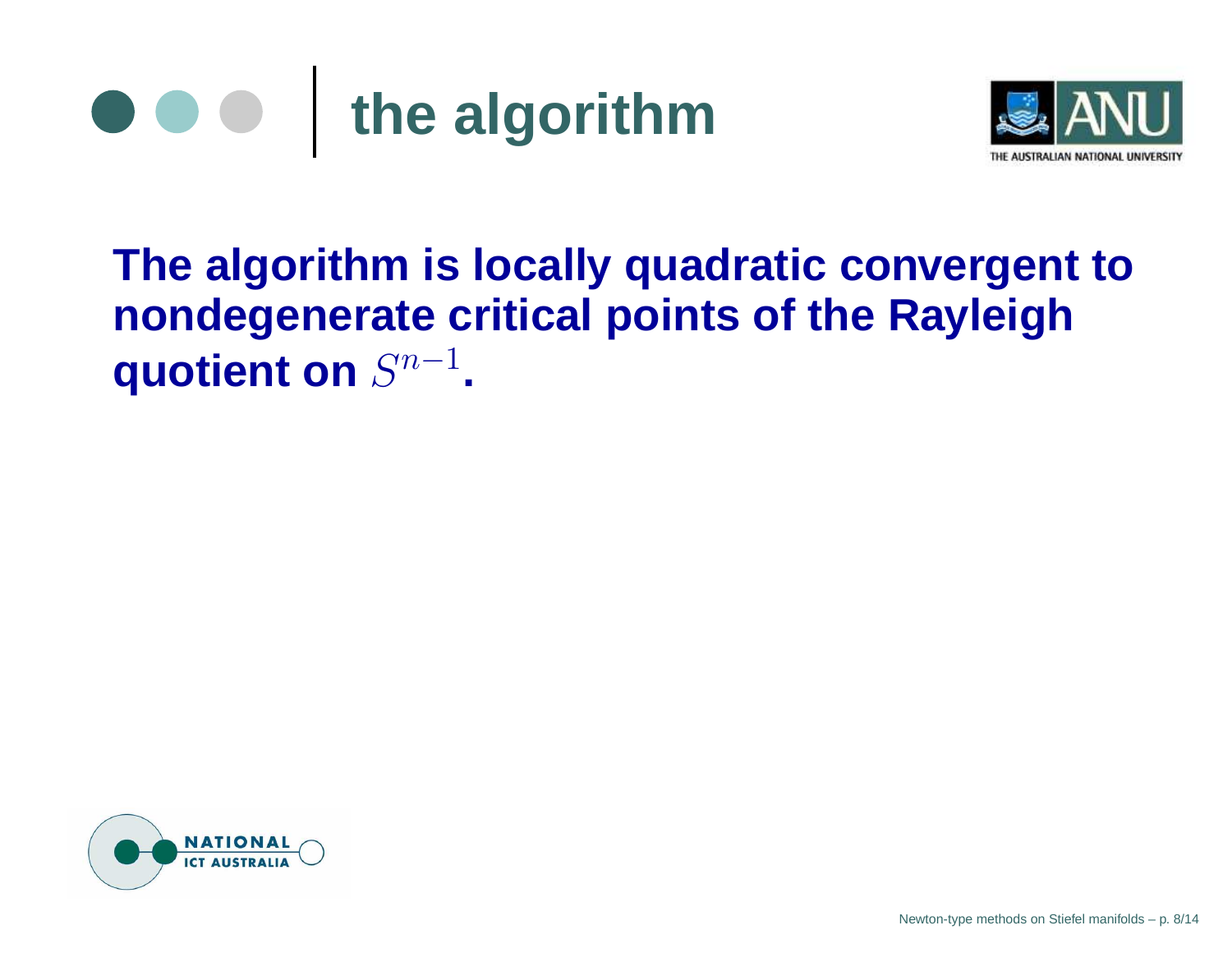



**The algorithm is locally quadratic convergent to nondegenerate critical points of the Rayleigh quotient** on  $S^{n-1}$ .

**Step 2 is extremely expensive (computing the matrix exponential), but we can replace it by any first order approximation which has similar affine invariance properties.**

$$
h \mapsto Q \exp \begin{pmatrix} 0 & -h^{\top} \\ h & 0 \end{pmatrix}
$$

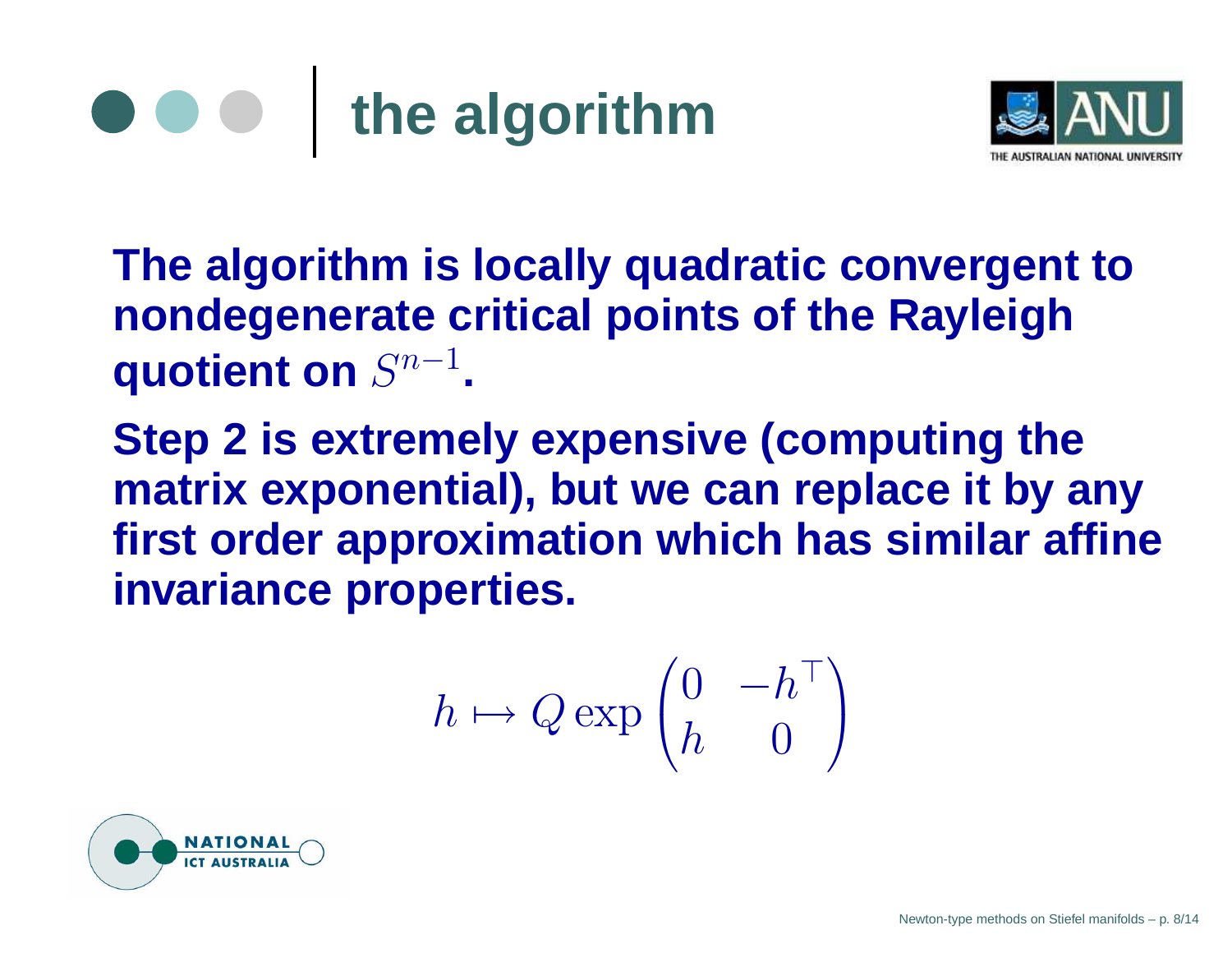



### **Cayley transformation**

$$
h \mapsto Q\left(I - \frac{1}{2}\begin{pmatrix}0 & -h^{\top}\\h & 0\end{pmatrix}\right)^{-1}\left(I + \frac{1}{2}\begin{pmatrix}0 & -h^{\top}\\h & 0\end{pmatrix}\right)
$$

#### **or orthogonal projection via QR decomposition**

$$
h \mapsto QQ_h, \quad Q_h \cdot R := \begin{pmatrix} 1 & -h^{\top} \\ h & 1 \end{pmatrix}
$$

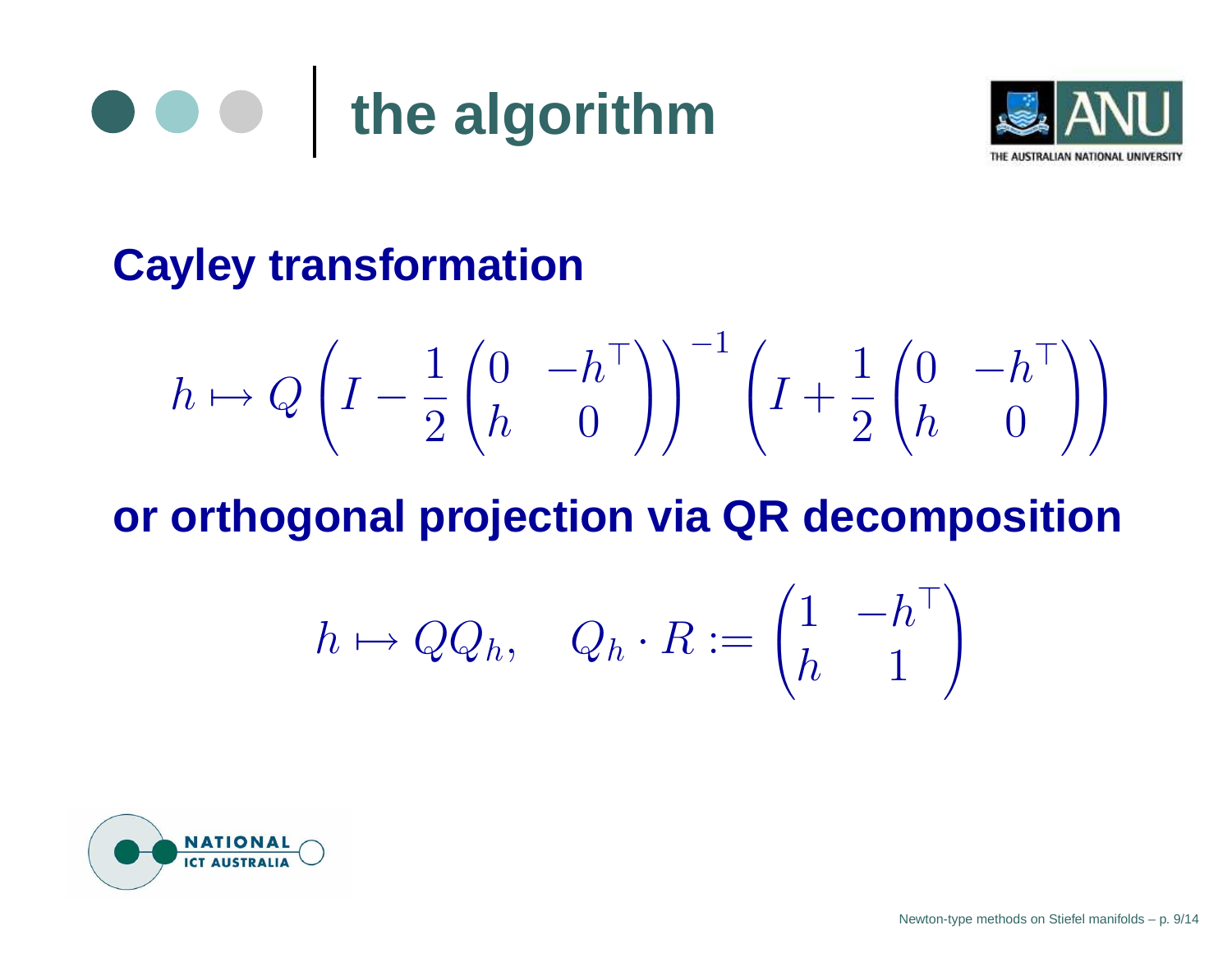



The resulting steps from  $x=Q\cdot \mathrm{e}_1$  are in the case **of** exp / exp

$$
x \cdot \cos(\|h\|) + Q \cdot h \cdot \frac{\sin(\|h\|)}{\|h\|}
$$

#### **where**

$$
Q \cdot \begin{pmatrix} 0 \\ h \end{pmatrix} = -x + \frac{(A - x^\top A x \cdot I)^{-1} x}{x^\top (A - x^\top A x \cdot I)^{-1} x}
$$

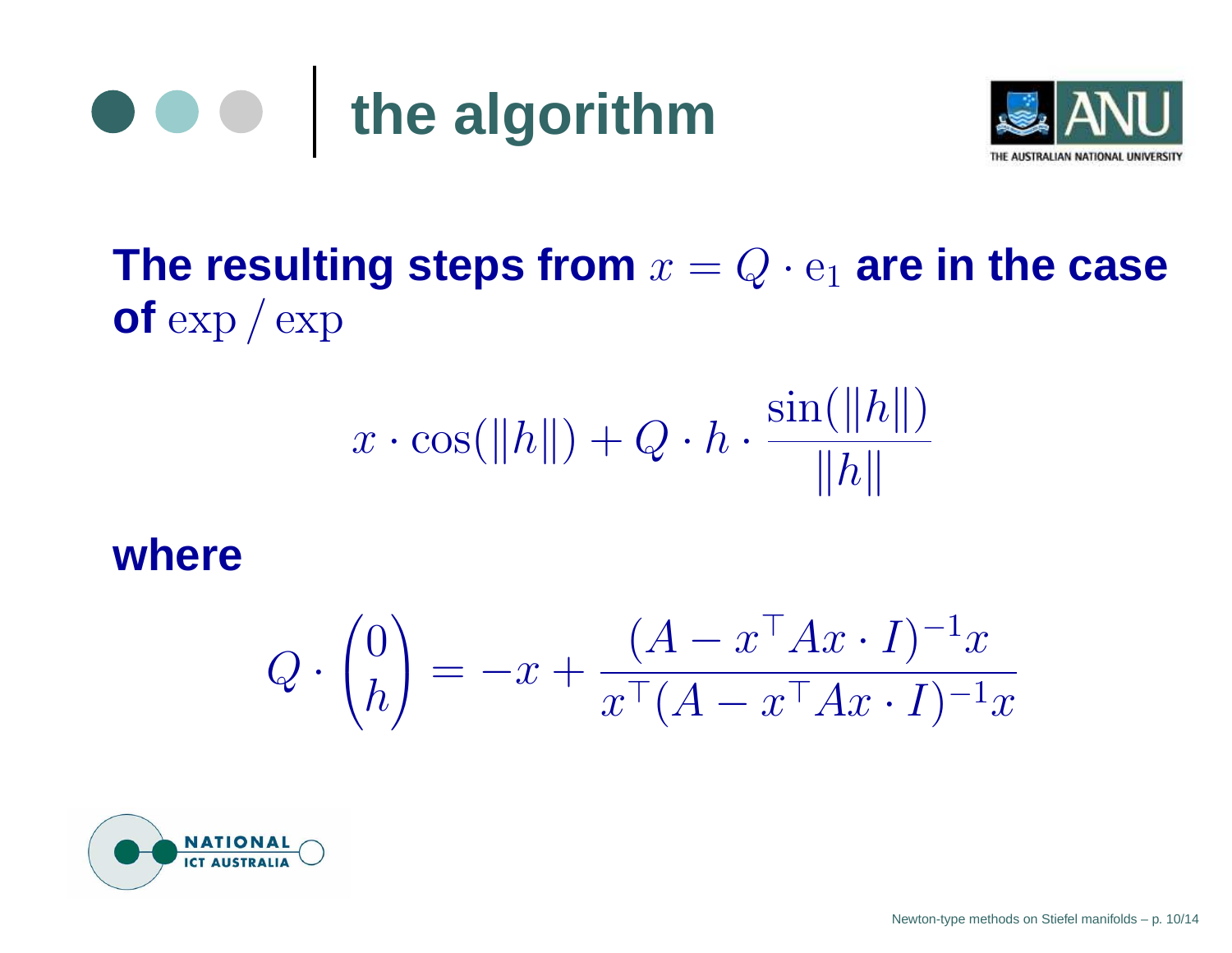



### **and in the case of** exp /QR

$$
\frac{(A - x^\top A x \cdot I)^{-1} x}{\|(A - x^\top A x \cdot I)^{-1} x\|} \cdot \operatorname{sign} \det(A - x^\top A x \cdot I)
$$

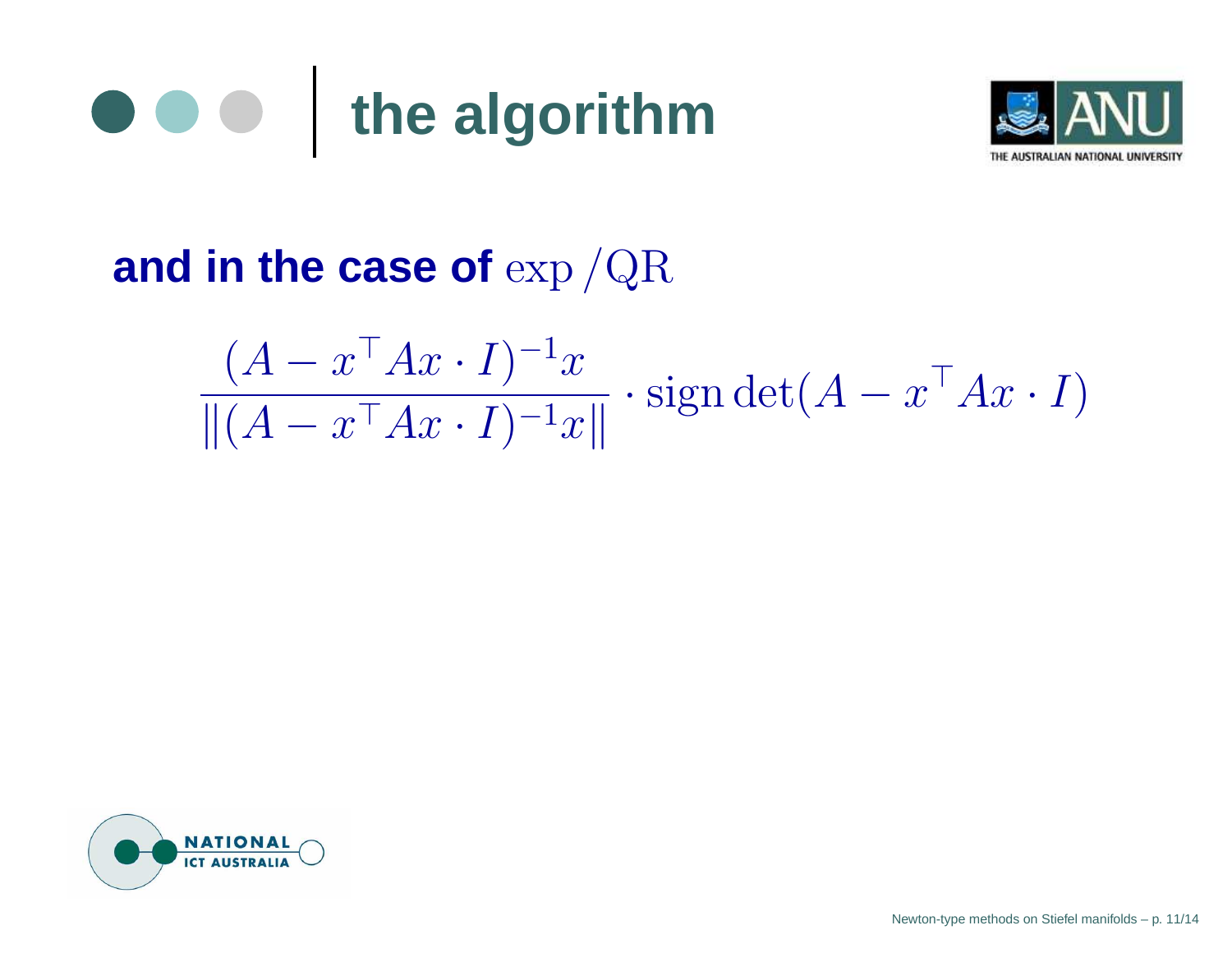



#### **and in the case of** exp /QR

$$
\frac{(A - x^{\top}Ax \cdot I)^{-1}x}{\|(A - x^{\top}Ax \cdot I)^{-1}x\|} \cdot \text{sign} \det(A - x^{\top}Ax \cdot I)
$$

#### **Up to the sign correction this is what Parlett called the Rayleigh quotient iteration.**

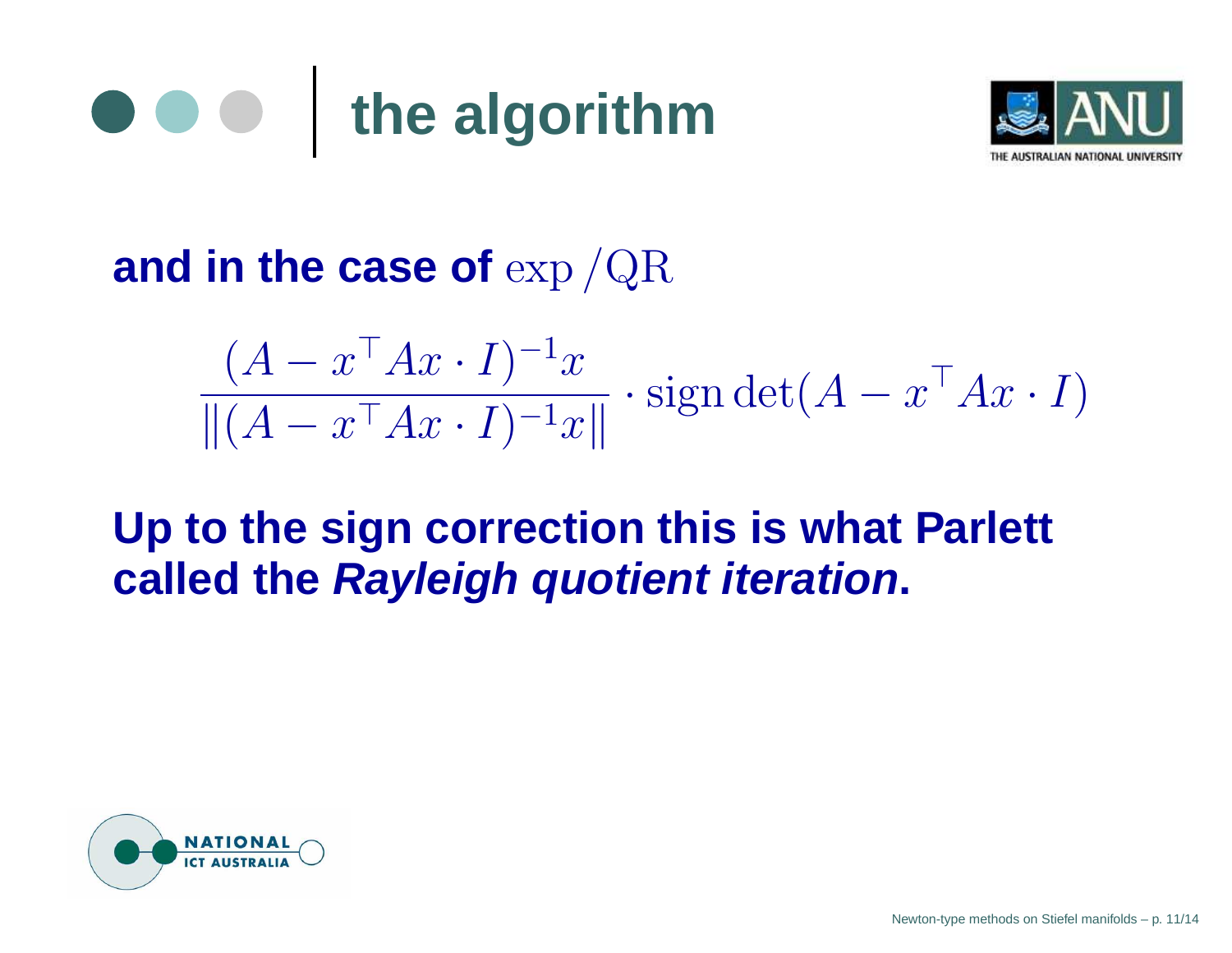



**Consider a real symmetric** <sup>n</sup> <sup>×</sup> <sup>n</sup> **matrix** A **with eigenvalues**  $\lambda_1 \geq \cdots \geq \lambda_k > \lambda_{k+1} \geq \cdots \geq \lambda_n$ . Its k**-dimensional principal eigenspace is the subspace spanned by the eigenvectors to**  $\lambda_1, \ldots, \lambda_k$ .

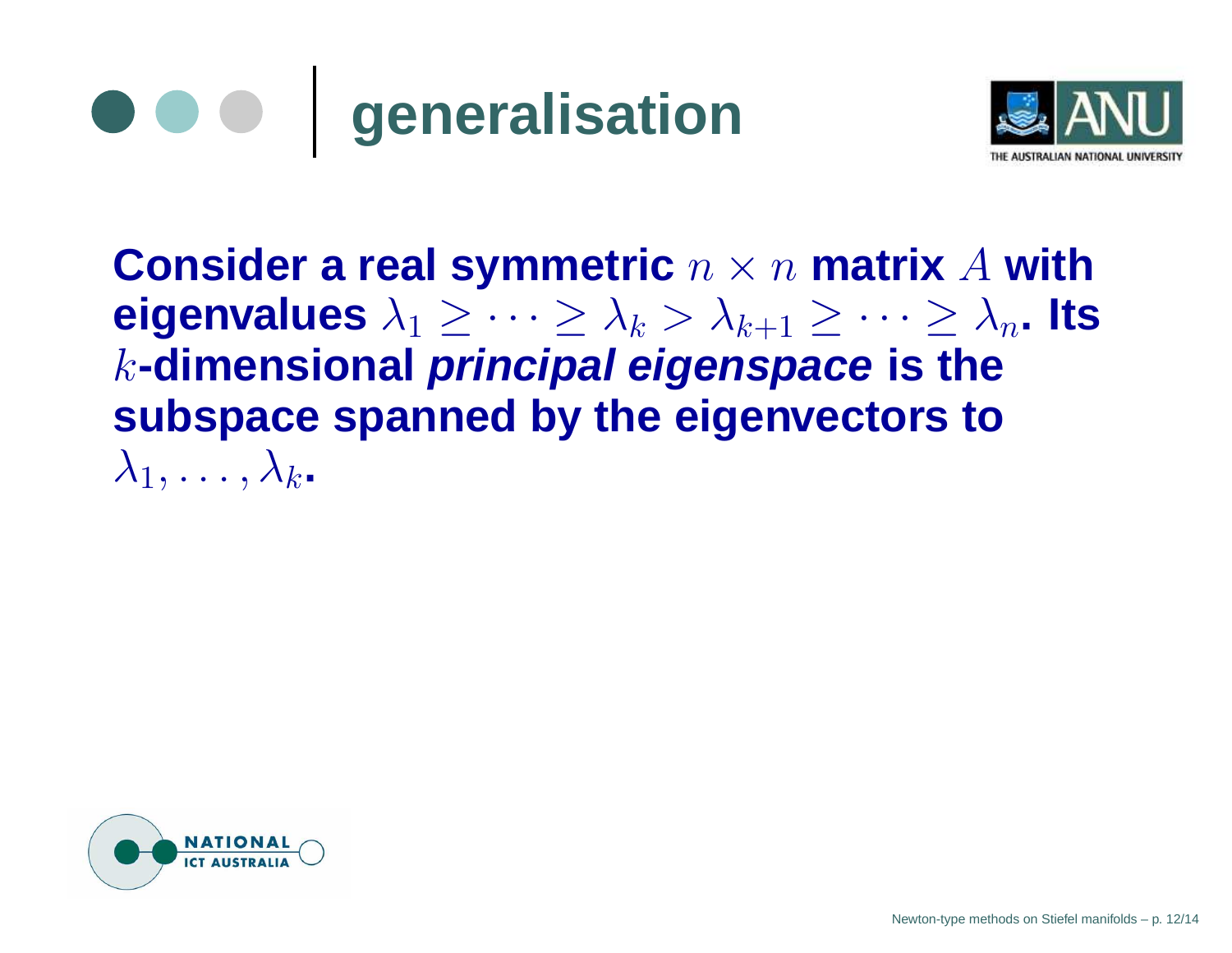



**Consider a real symmetric** <sup>n</sup> <sup>×</sup> <sup>n</sup> **matrix** A **with eigenvalues**  $\lambda_1 \geq \cdots \geq \lambda_k > \lambda_{k+1} \geq \cdots \geq \lambda_n$ . Its k**-dimensional principal eigenspace is the subspace spanned by the eigenvectors to**  $\lambda_1, \ldots, \lambda_k$ .

#### **Consider the function (generalised Rayleigh quotient)**

$$
\rho_A: \operatorname{St}(k,n) \longrightarrow \mathbb{R}, \ X \mapsto \operatorname{tr} X^\top A X
$$

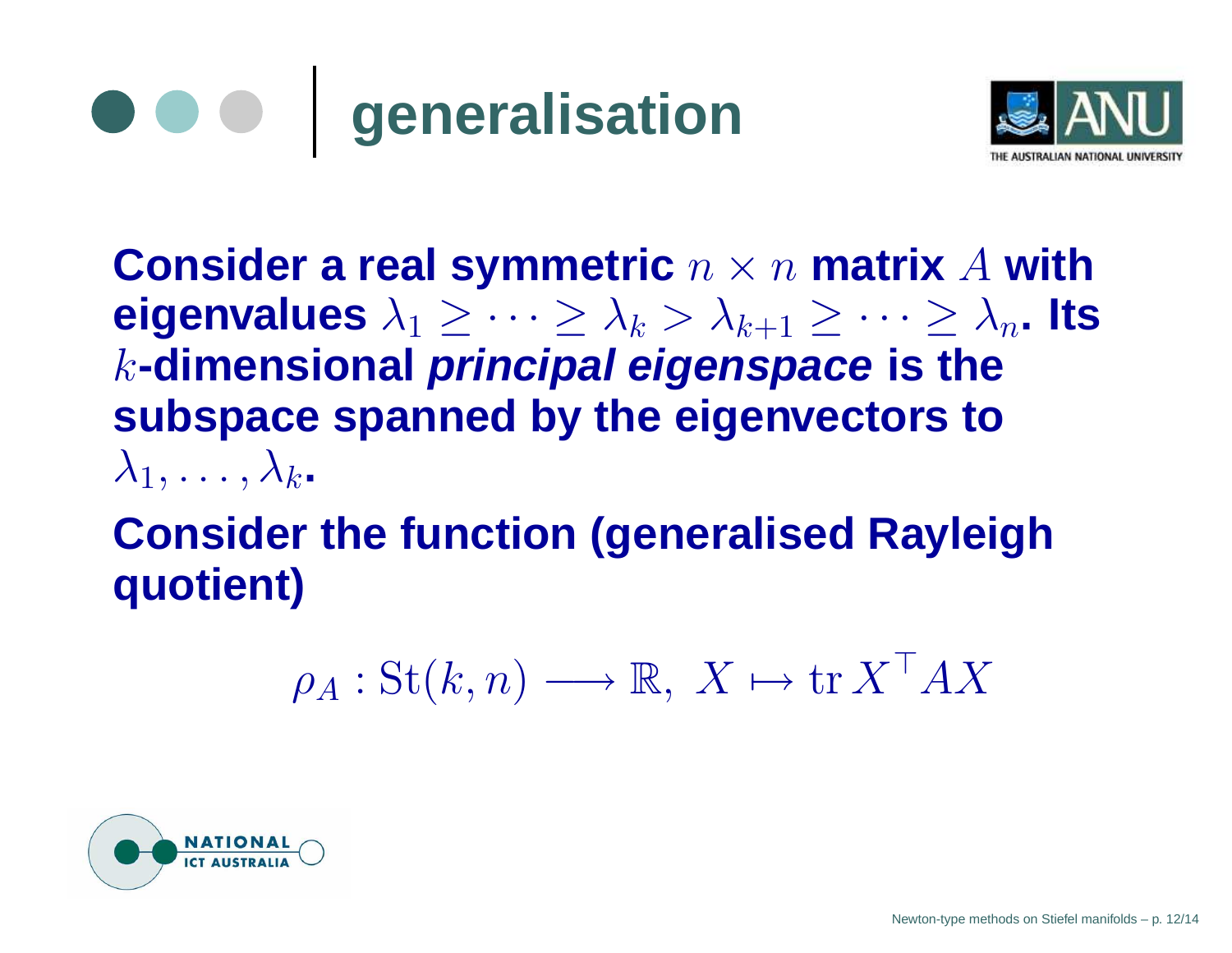



#### **The whole theory carries over literally with the vector** h **replaced by <sup>a</sup> suitable rectangular matrix** H **(in** exp**, Cayley and QR).**

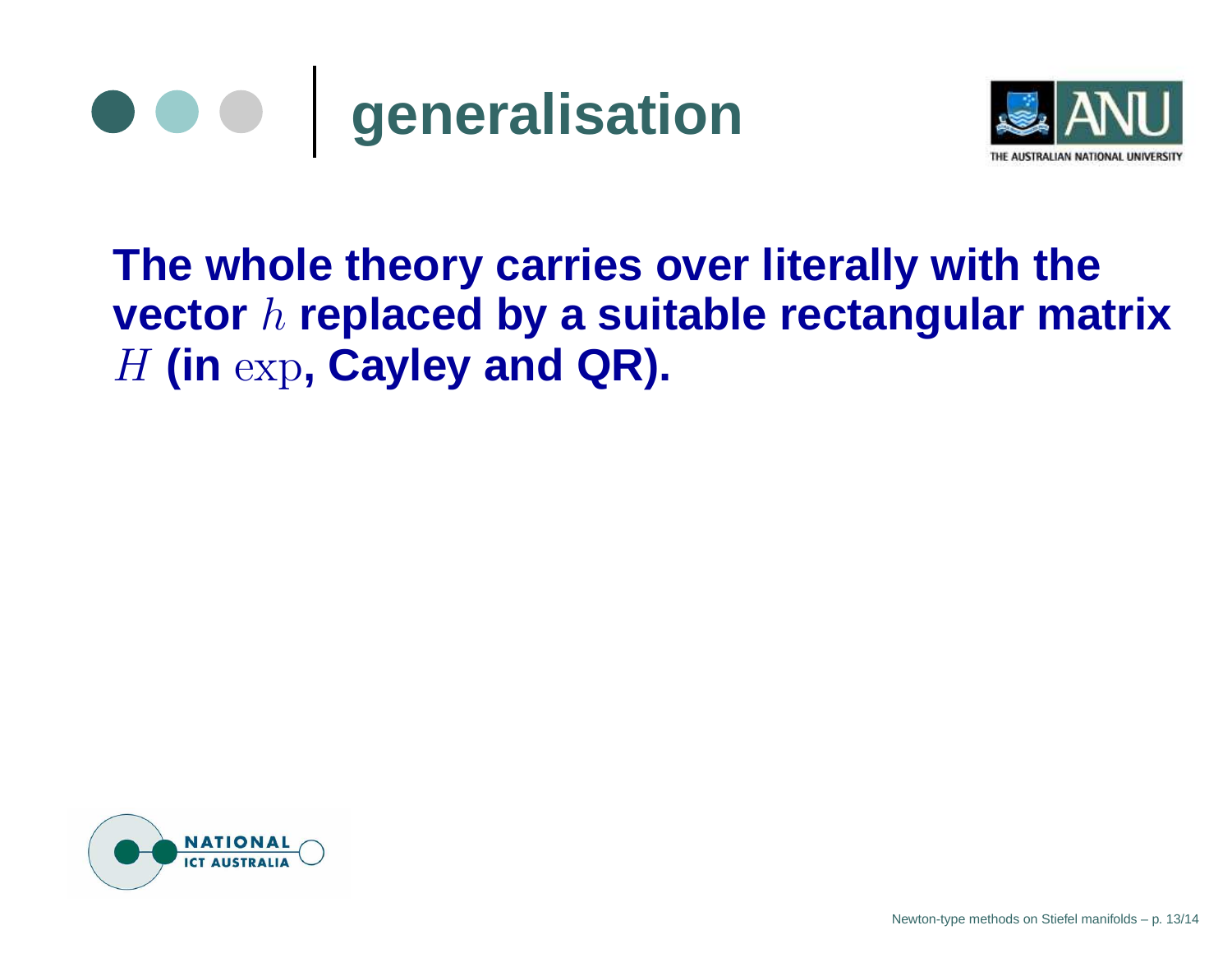



**The whole theory carries over literally with the vector** h **replaced by <sup>a</sup> suitable rectangular matrix** H **(in** exp**, Cayley and QR).**

**The Newton direction can, however, no longer be calculated as easily. In each step we have to solve the Sylvester equation**

 $HN_{22}-N_{11}H=N_{12}$ 

**where**

$$
\begin{pmatrix} N_{11} & N_{12} \\ N_{12}^{\top} & N_{22} \end{pmatrix} = Q^{\top} A Q
$$